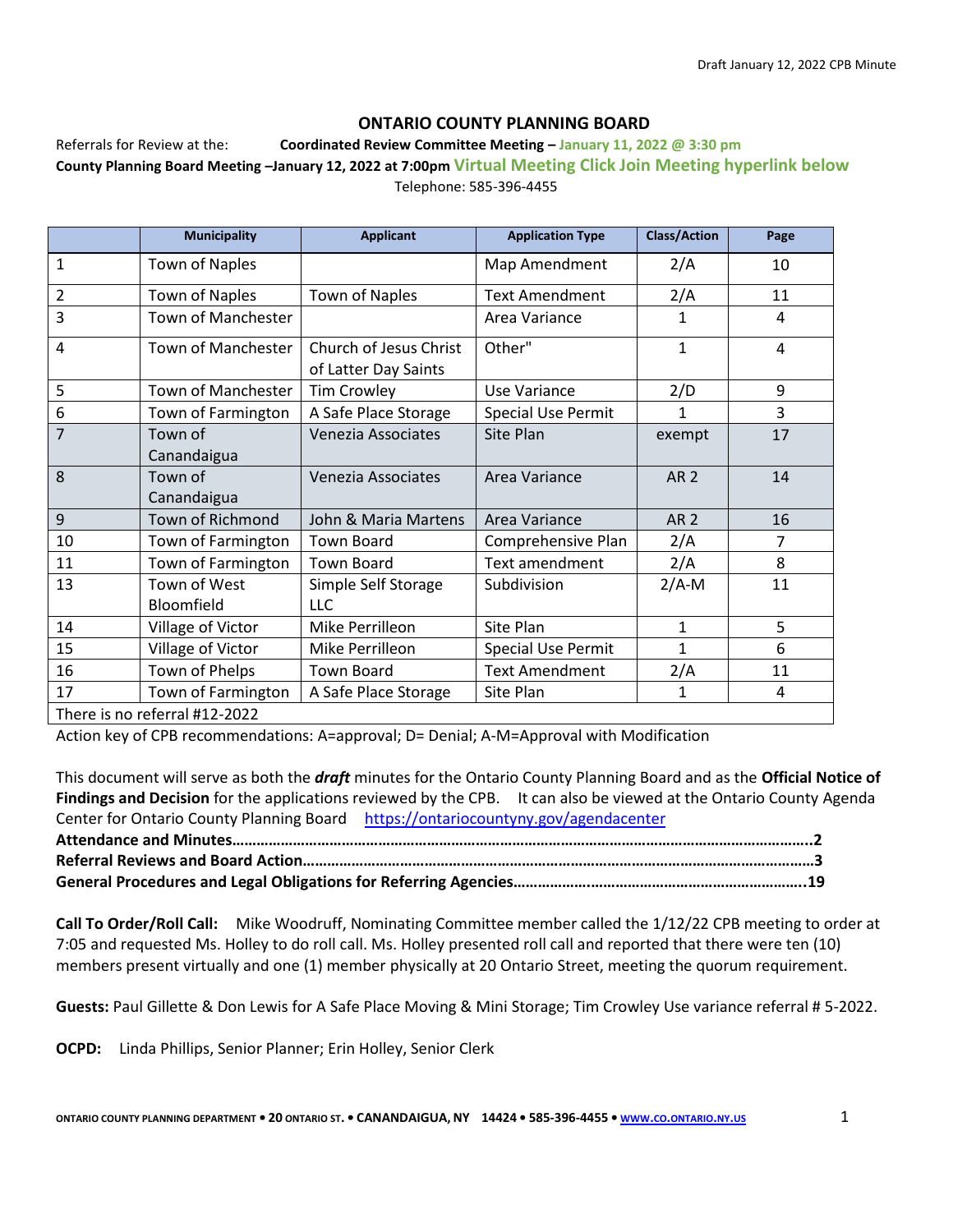|                        | <b>Member</b><br>name in  | P-Present, E - Excused Absence, |     |     |
|------------------------|---------------------------|---------------------------------|-----|-----|
|                        | bold if on local          | A - Absent, V - Virtual         |     |     |
|                        | legislative, planning,    |                                 |     |     |
| <b>Cities</b>          | or zoning board           |                                 |     |     |
| Canandaigua            | Doug Dello-Stritto        | v                               |     |     |
| Geneva                 | <b>Paul Passavant</b>     | V                               |     |     |
| <b>Towns</b>           |                           |                                 |     |     |
| <b>Bristol</b>         | AJ Magnan                 | V                               |     |     |
| Canadice               | <b>Stephen Groet PB</b>   |                                 | E   |     |
| Canandaigua            | Shawna Bonshak            |                                 | E   |     |
| East Bloomfield        | <b>Mike Woodruff PB</b>   | V                               |     |     |
| Farmington             | <b>Ted Liddell</b>        | V                               |     |     |
| Geneva                 | Steven High               | P                               |     |     |
| Gorham                 | <b>Jack Dailey PB</b>     |                                 | E   |     |
| Hopewell               | <b>VACANT</b>             |                                 |     |     |
| Manchester             | <b>VACANT</b>             | ---                             | --- | --- |
| <b>Naples</b>          | <b>Marion Mueller</b>     | v                               |     |     |
| Phelps                 | <b>Glen Wilkes PB</b>     |                                 | E   |     |
| Richmond               | <b>Leonard Wildman PB</b> | v                               |     |     |
| Seneca                 | <b>VACANT</b>             | ---                             |     |     |
| South Bristol          | <b>Bessie Tyrrell</b>     | v                               |     |     |
| Victor                 | Mike Crowley              | P                               |     |     |
| <b>West Bloomfield</b> | <b>Ruth Cahn</b>          | P                               |     |     |

# **Presentation of slate of officers and vote on slate**

Nominating Committee nominated Leonard Wildman as Chair and Water Resources Council representative and Paul Passavant as Vice Chair.

• Motion made by AJ Magnan to approve the recommended slate of officers; seconded by Doug Dello Stritto **Motion Carried.** 

#### **Minutes**

• Motion made by Mike Woodruff to approve the December 9, 2021 minutes **as revised**, seconded by AJ Magnan (abstentions Glen) **Motion carried**

#### **Join from the meeting link**

<https://ontariocountyny.webex.com/ontariocountyny/j.php?MTID=m0c6b7acd59ce5ad0c5232c1aba577a87>

#### **Join by meeting number**

Meeting number (access code): 2347 021 5220

Meeting password: ukM3dt22m4Z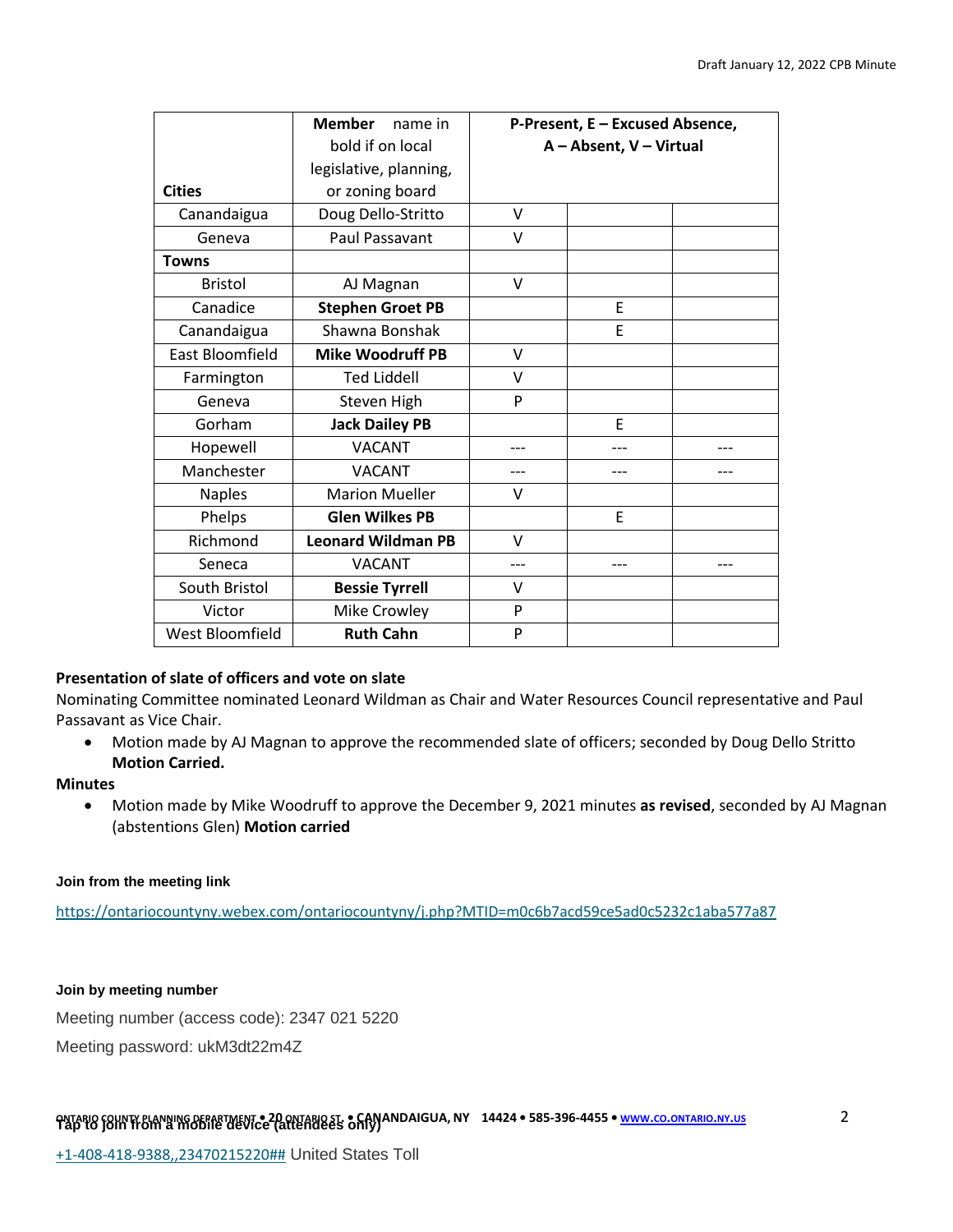#### **Join by phone**

+1-408-418-9388 United States Toll

[Global call-in numbers](https://ontariocountyny.webex.com/ontariocountyny/globalcallin.php?MTID=m3398c5f74f1043713c4cd36d2deac8d3)

# 6- *2022* Town of Farmington Planning Board Class: *1* Type: *Special Use Permit*

Related Referrals: *17-2022 & 148-2021*

Applicant: *A Safe Place Storage*

Property Owner: *Paul Gillette*

Tax Map Parcel #: *29.00-2-1.121*

Brief Description: *Special use permit for expansion of mini storage on the northern parcel at 6025 Denny Drive in the Town of Farmington and 20 space parking lot along Denny Drive for moving company employee parking.*

*<https://ontariocountyny.gov/DocumentCenter/View/32457/6-2022-aerial>*

*[https://ontariocountyny.gov/DocumentCenter/View/32501/6-2021-site-plan-PB-0803-21-A-Safe-Place-Stora](https://ontariocountyny.gov/DocumentCenter/View/32501/6-2021-site-plan-PB-0803-21-A-Safe-Place-Storage---UPDATED) [ge---UPDATED](https://ontariocountyny.gov/DocumentCenter/View/32501/6-2021-site-plan-PB-0803-21-A-Safe-Place-Storage---UPDATED)*

*[https://ontariocountyny.gov/DocumentCenter/View/32502/6-2022-landscaping-0803-21-A-Safe-Place-Stora](https://ontariocountyny.gov/DocumentCenter/View/32502/6-2022-landscaping-0803-21-A-Safe-Place-Storage---UPDATED) [ge---UPDATED](https://ontariocountyny.gov/DocumentCenter/View/32502/6-2022-landscaping-0803-21-A-Safe-Place-Storage---UPDATED)*

A previous site plan was reviewed as referral 148-2021 in July 2021. Relevant comment from previous review are repeated below. The development subject to this referral would continue to disturb 4.7 acres of the 9.8 acre site. Site modifications include 49,292 SF of new mini storage area in 7 new buildings of various sizes including 1 climate controlled building with bathroom and 150' extension of Commercial Drive. The site plan shows landscaping along Collett Road and Commercial Drive.

# **July 2021 Comments**

- 1. Does the site plan provide minimum required green space, given that the existing sanitary sewer easement area cannot be used in the calculation of green space?
- 2. What pedestrian facilities are planned to allow access by residents southwest of Collett and Hook Roads to the commercial facilities along SR 332?

#### **July 2021 OCSWDC Comments**

- 1. SWPPP not provided, difficult to make comments.
- 2. Does silt fence enclose all disturbed areas?
- 3. Plant species for bio-retention facility and planting plan not shown on landscape planss

#### **January 2022 Comment**

- 1. Clarify whether building F is 4,200 SF as stated on site plan or 5,400 SF as indicated on Erosion Control Plan, Landscape Plan, and Utility Plan.
- 2. The landscape plan appears to show tree and shrub planting very close or within steeply banked stormwater management facilities.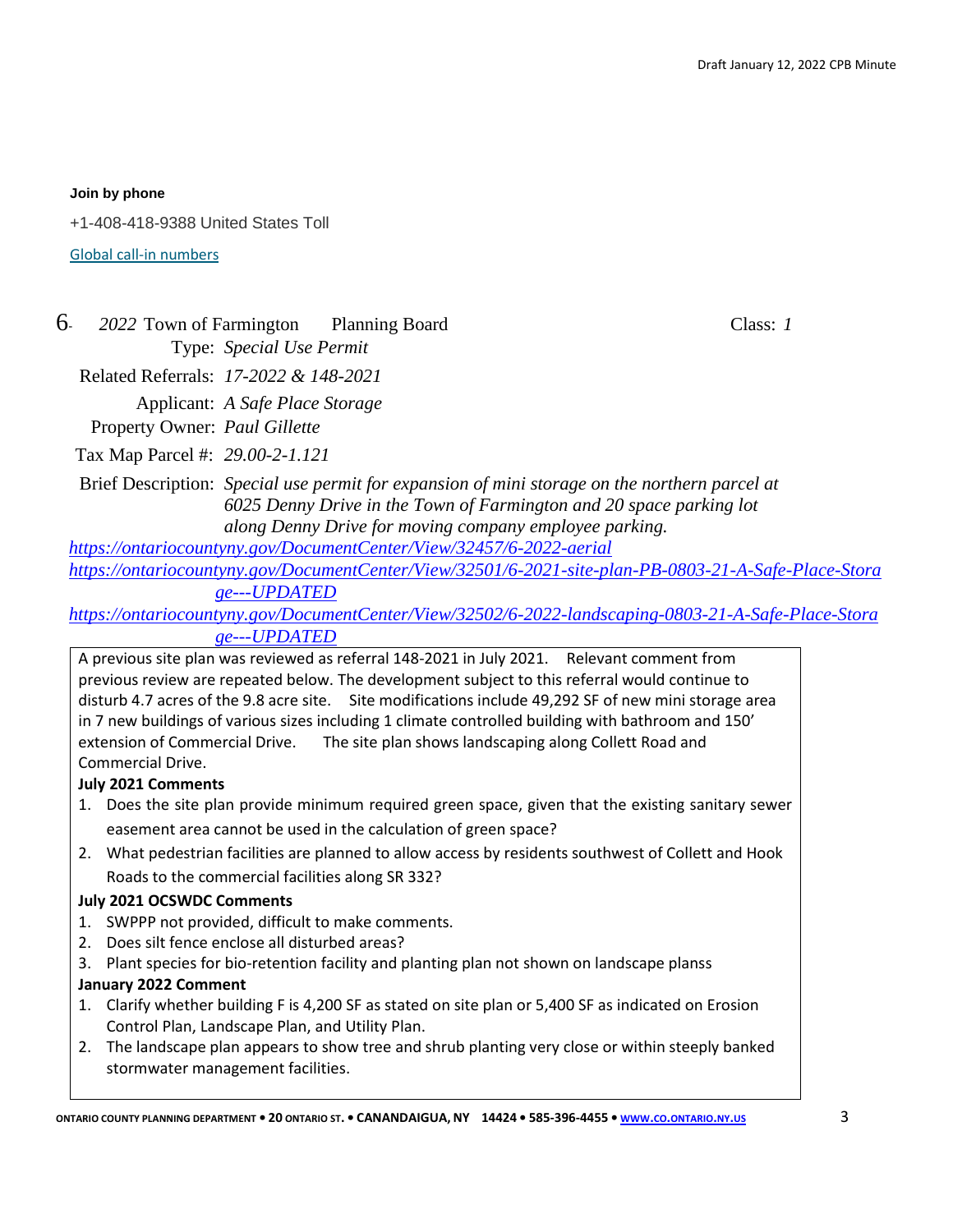| 2. Pocket pond outlets to a regulated class C stream. Use extreme caution during construction to<br>prevent any water quality violations.                                                                                                   |  |
|---------------------------------------------------------------------------------------------------------------------------------------------------------------------------------------------------------------------------------------------|--|
| <b>Board Motion:</b> To retain referral 6-2022, as class 1 and return it to the local board with comments. Motion made by:<br>Mike Woodruff Seconded by: Ruth Cahn<br><b>Vote:</b> 11 in favor, 0 opposed, 0 abstentions<br>Motion carried. |  |
| <b>Board Motion:</b> To retain referral 17-2022, as class 1 and return it to the local board with comments. Motion made by:<br>AJ Magnan Seconded by: Mike Woodruff<br>Vote: 11 in favor, 0 opposed, 0 abstentions<br>Motion carried.       |  |
| 17 - 2022<br>Town of Farmington Planning Board<br>Class: $1$<br>Type: Site Plan                                                                                                                                                             |  |
| Related Referrals: 6-2022 & 148-2021                                                                                                                                                                                                        |  |
| Applicant: A Safe Place Storage                                                                                                                                                                                                             |  |
| Property Owner: Paul Gillette                                                                                                                                                                                                               |  |
| Tax Map Parcel #: 29.00-2-1.121                                                                                                                                                                                                             |  |
| Brief Description: Special use permit and site plan for expansion of mini storage on the<br>northern parcel at 6025 Denny Drive in the Town of Farmington and 20<br>space parking lot along Denny Drive for moving company employee         |  |
| See information at 6-2022.                                                                                                                                                                                                                  |  |
| $3 - 2022$<br>Town of Manchester Zoning Board of Appeals<br>Class: $1$<br>Type: Area Variance                                                                                                                                               |  |
| Related Referrals: 4-2022                                                                                                                                                                                                                   |  |
| Applicant and owner:: Church of Jesus Christ of Latter Day Saints                                                                                                                                                                           |  |
| Tax Map Parcel #: 11.00-1-17.100                                                                                                                                                                                                            |  |

1. Concrete truck washout should be located a minimum of 100 feet from all stormwater inlets,

Brief Description: *Area variance and sign permit to allow 4.66 SF per sign face for parking directional signs when 2 SF is allowed at Visitor Center at 603 SR 21 in the Town of Manchester.*

Speed limit along relevant section of SR 21 is 45 MPH.

**January 2022 OCSWCD Comments**

streams or waterbodies.

**Board Motion:** To retain referrals 3-2022, and 4-2022 as class 1s and return them to the local board with comments. **Motion made by:** Paul Passavant **Seconded by:** AJ Magnan **Vote:** 11 in favor, 0 opposed, 0 abstentions **Motion carried.**

| $4 - 2022$                | Town of Manchester Planning Board | Class: 1 |
|---------------------------|-----------------------------------|----------|
| Type: <i>Other</i> "      |                                   |          |
| Related Referrals: 3-2022 |                                   |          |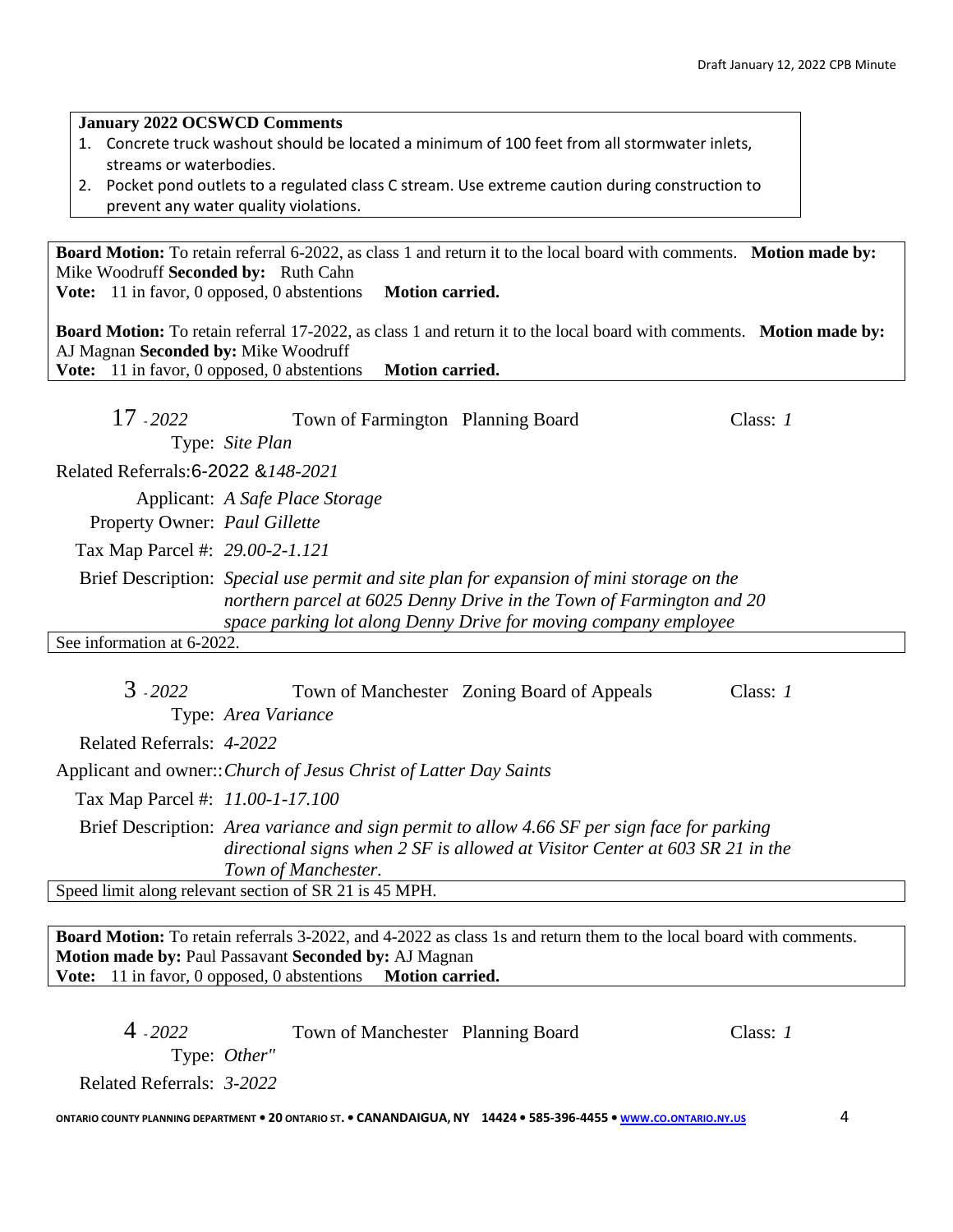Applicant & owner: *Church of Jesus Christ of Latter Day Saints* Tax Map Parcel #: *11.00-1-17.100* Brief Description: *Area variance and sign permit to allow 4.66 SF per sign face for parking directional signs when 2 SF is allowed at Visitors Center at 603 SR 21 in the Town of Manchester .* See information at 3-2022.

| 14 2022                    | Village of Victor Planning Board | Class: 1 |
|----------------------------|----------------------------------|----------|
| Type: Site Plan            |                                  |          |
| Related Referrals: 15-2022 |                                  |          |

Applicant & Owner: *Mike Perrilleon*

Representative: *Marathon Engineering* Tax Map Parcel #: *16.17-2-2.0* Brief Description: *Site plan and special use permit fo r720 SF drive-thru retail grocery store at*

*290 West Main Street in the Village of Victor. <https://ontariocountyny.gov/DocumentCenter/View/32465/14-2022-aerial> <https://ontariocountyny.gov/DocumentCenter/View/32466/14-2022-site-plan-with-proposed-topo>*

The proposed drive-thru retail grocery will disturb .5 acres of the 1.2 acre. Site soils are Palmyra fine sandy loam with slopes of 3 to 8 percent for the first 70' of depth and Palmyra and Howard soils with slopes of 25 to 45 percent for the remaining 80 percent of the lot. Within the area of Palmyra and Howard soils there is an area of 16 to 30 percent slope nearest the road, then an area of 3 to 8 percent slope in the middle of the parcel, and the rear of the parcel has slopes of 30 to 60 %. Both soils have high permeability and medium erodibility.

Appendix B of the Engineers Report submitted with this referral includes operation information from 4 Farm Stores in Florida in a traffic impact letter submitted in conjunction with a proposed store in Brick township, Ocean County, NJ. The letter indicates the typical visit time is under 2 minutes. Peak hour trip generation is 14 to 16 trips per hour allowing an average spacing of 3 to 4 minutes between entering vehicles. The letter concludes that the proposed NJ store will not result in any undue traffic conjestion or additional delay in the neighborhood.

# **Comments**

- 1. In accordance with Village of Victor Chapter 40 Access Management, SR 96 in this area is an arterial roadway and required access connection spacing is 245'. The applicant should evaluate the desirability and feasibility of future shared access with adjacent parcels to meet the access connection spacing requirements or seek a waiver. Victor Access Management Plan Appendix A Map 2 indicates the driveway on the adjacent lot to the east and a driveway further east as potential access consolidations, presumably replaced by share rear access interconnection as sites are developed/redeveloped. [https://ontariocountyny.gov/DocumentCenter/View/20047/Victor-Access-Management-Plan-FINAL-9-17-](https://ontariocountyny.gov/DocumentCenter/View/20047/Victor-Access-Management-Plan-FINAL-9-17-2019) [2019](https://ontariocountyny.gov/DocumentCenter/View/20047/Victor-Access-Management-Plan-FINAL-9-17-2019)
- 2. How will the business accommodate walk up business?
- 3. The site organization standards of 50-16 require building placement within 15' of the ROW/front property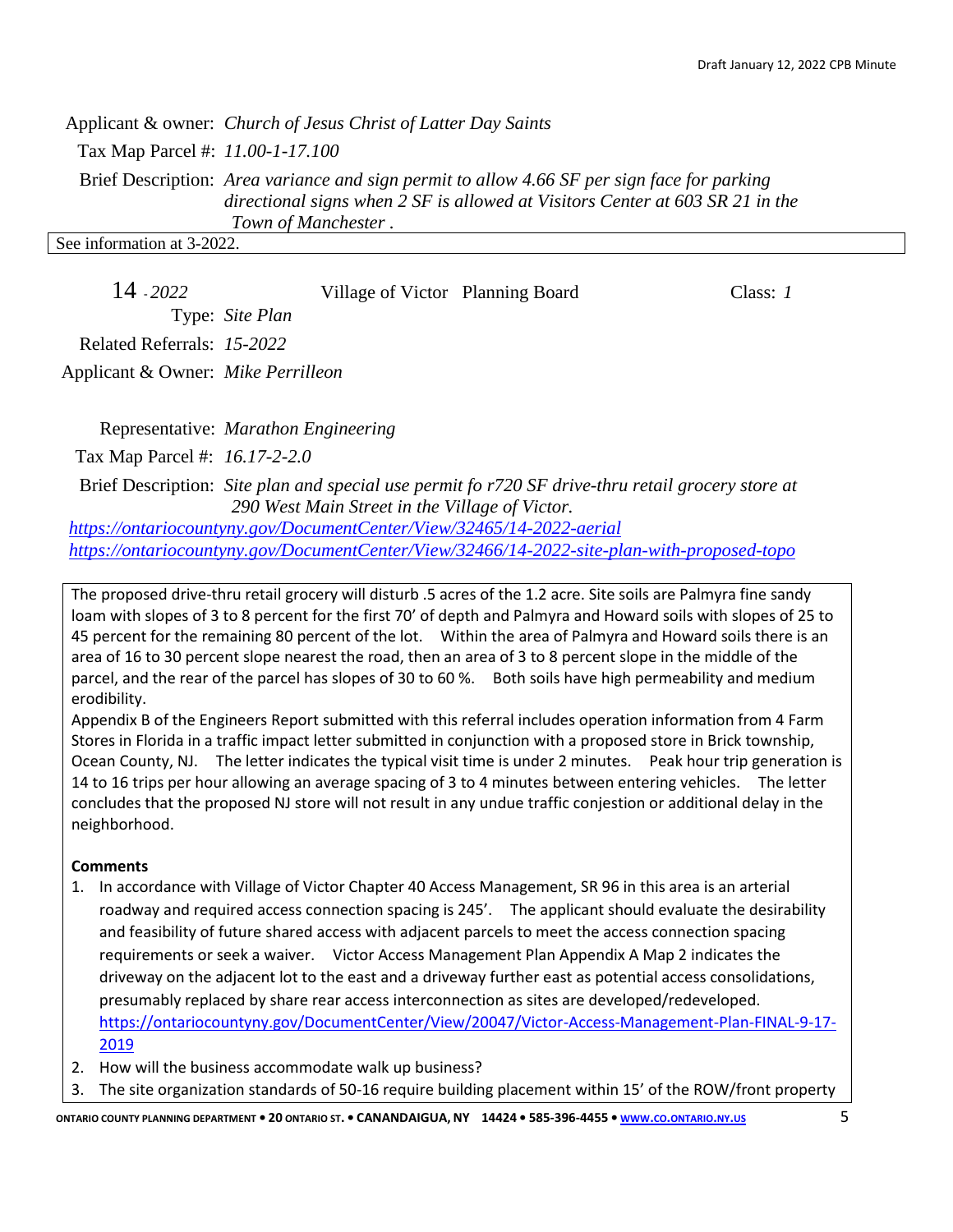line

- 4. In compliance with 50-17C (2) and 170-25 D, concrete sidewalk should continue across the asphalt driveway and be a minimum of 7' wide with a 3' brick accent strip.
- 5. Sidewalk pedestrian traffic should be buffered by landscaping from both on-street parking/travel lanes and on-site vehicle circulation. In compliance with 50-17 C (3) street trees shall be planted between the curb and the building with 1 tree for each 40' of lot frontage. Some site landscaping should also be provided between the sidewalk and areas of the site devoted to circulation and parking.
- 6. 50-17 F (2) and 170-25 G (2) encourage outdoor dining. If the use will sell prepared foods, seasonal accommodations for outdoor on-site dining should be provided.
- 7. In accordance with 50-18, uses in the Gateway Corridor Business District should appear to be two story buildings
- 8. 50-18 D and 170-26 D. allow canvas awnings to project a maximum of 7' from the building façade.
- 9. 50-18 F and 170-26 F lists metal siding as an unacceptable material.

# **OCSWCD Comments**

- 1. Majority of impermeable surface drains to roadway, not stormwater management facility.
- 2. Outlet of stormwater management facility not shown on plans.
- 3. Stabilized construction entrance, concrete truck washout, and topsoil stockpile location not indicated on plans.
- 4. Additional erosion control measures needed for steep slopes such as rolled erosion control fabric and site specific seeding mix – not indicated.
- 5. Sequencing and phasing plan not provided, consider stabilizing slopes before beginning construction of stormwater management facility.
- 6. Will roof water be discharged directly to pavement or will it be directed to stormwater management facility?

# **CRC Comments**

- 1. How many stacked vehicles can the on-site circulation system accommodate and is stacking sufficient?
- 2. Site plan documents do not include scale.
- 3. No landscaping plan is provided.
- 4. The applicant should provide some estimate of peak hour traffic generation for this use at this location.

# **CPB Comment**

- 1. The referring body should request the applicant to provide market demographic information and adjacent roadway(s) daily and peak hour directional trips for store locations used to estimate traffic generation/no traffic impact to allow the referring body to judge the relevance of the traffic operation conclusions, sufficiency of the proposed site plan, and suitability of the proposed site for a drive-thru specially permitted use.
- 2. Is parking available for customers who chose to enter the sales area?
- 3. The dominant traffic flow during the likely pm peak hour of the adjacent road will mean peak hour customers will turn left in/left out. Is site vehicle staking space sufficient to allow exiting vehicle to wait for a suitable gap in traffic and to avoid site grid lock that interferes with entering vehicles?

**Board Motion:** To retain referrals 14-2022, and 15-2022 as class 1s and return them to the local board with comments. **Motion made by:** AJ Magnan **Seconded by:**Len Wildman **Vote:** 11 in favor, 0 opposed, 0 abstentions **Motion carried.** 

15 - *2022* Village of Victor Planning Board Class: *1* Type: *Special Use Permit*

Related Referrals: *15-2022*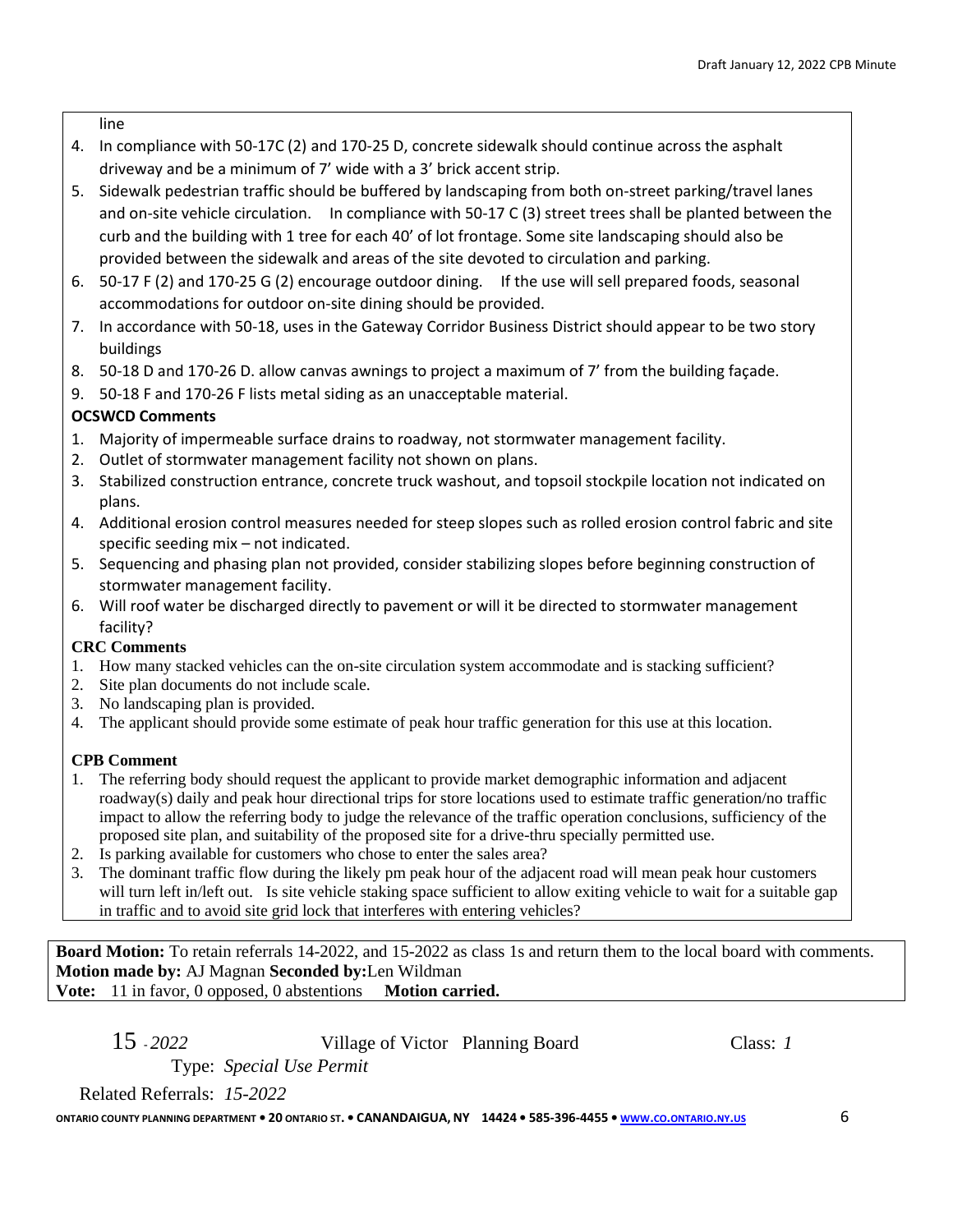| Applicant & Owner: Mike Perrilleon                                                    |                                                                                                                                                                                                                                                                                                                                                                                                                                                                                                  |  |            |  |  |  |
|---------------------------------------------------------------------------------------|--------------------------------------------------------------------------------------------------------------------------------------------------------------------------------------------------------------------------------------------------------------------------------------------------------------------------------------------------------------------------------------------------------------------------------------------------------------------------------------------------|--|------------|--|--|--|
|                                                                                       | Representative: Marathon Engineering                                                                                                                                                                                                                                                                                                                                                                                                                                                             |  |            |  |  |  |
| Tax Map Parcel #: 16.17-2-2.0                                                         |                                                                                                                                                                                                                                                                                                                                                                                                                                                                                                  |  |            |  |  |  |
|                                                                                       | Brief Description: Site plan and special use permit for 720 SF drive-thru retail grocery store at<br>290 West Main Street in the Village of Victor.                                                                                                                                                                                                                                                                                                                                              |  |            |  |  |  |
| See information at 14-2022.                                                           |                                                                                                                                                                                                                                                                                                                                                                                                                                                                                                  |  |            |  |  |  |
| $10 - 2022$                                                                           | Town of Farmington Town Board<br>Type: Comprehensive Plan                                                                                                                                                                                                                                                                                                                                                                                                                                        |  | Class: $2$ |  |  |  |
|                                                                                       |                                                                                                                                                                                                                                                                                                                                                                                                                                                                                                  |  |            |  |  |  |
|                                                                                       | Applicant: Town Board                                                                                                                                                                                                                                                                                                                                                                                                                                                                            |  |            |  |  |  |
|                                                                                       | Brief Description: Updated Comprehensive Plan for the Town of Farmington. The Plan<br>recommends a master plan for the Community Center area southwest of SR<br>96/SR 332; transportation master plan including plan to fill gaps in the<br>sidewalk, bike lane and trail system; and revising zoning to encourage a<br>tourist destination at and around the Finger Lakes Gaming and Race Track<br>and adding environmental protection overlay districts to protect natural<br><i>features.</i> |  |            |  |  |  |
|                                                                                       | https://ontariocountyny.gov/DocumentCenter/View/32461/10-2022                                                                                                                                                                                                                                                                                                                                                                                                                                    |  |            |  |  |  |
|                                                                                       | REDUCED SIZE Farmington Comprehensive Plan DRAFT January 25 2022-002                                                                                                                                                                                                                                                                                                                                                                                                                             |  |            |  |  |  |
| https://ontariocountyny.gov/DocumentCenter/View/32506/10-2022-fig-5-existing-zoning   |                                                                                                                                                                                                                                                                                                                                                                                                                                                                                                  |  |            |  |  |  |
| https://ontariocountyny.gov/DocumentCenter/View/32507/10-2022-fig-6-existing-land-use |                                                                                                                                                                                                                                                                                                                                                                                                                                                                                                  |  |            |  |  |  |
|                                                                                       | https://ontariocountyny.gov/DocumentCenter/View/32508/10-2022-fig-10-future-land-use                                                                                                                                                                                                                                                                                                                                                                                                             |  |            |  |  |  |

Adjacent lands in the Town of Canandaigua are primarily zoned AR 2 with 2 acre lots. Adjacent lands along SR 332 are zoned Community Commercial and there are areas of R-1-20 and R-1-30 zoning along CR 8 and Town Line Road. Adjacent lands in the Town of Manchester are also primarily zoned for Agriculture (A-1) with areas of M-1 at Fox Road, an R-1 district south of the Village of Manchester, and R-2 districts at South Stafford Road and at Shortsville Road. Most of the Village of Manchester lands adjacent to the Town of Farmington are zoned I-2 (Oldcastle property). Other zoning districts in the Village of Manchester include a C-1 Commercial district north and south of State Street and an R-1 district north of the C-1 district. Adjacent lands in the Town of Victor are primarily zoned for low density residential use, with lands from the south side of SR 96 to I-90 zoned for more intensive commercial, light industrial, and residential uses. The proposed Town of Farmington Future Land use Plan is compatible with adjacent area zoning.

The 2021 Comprehensive Plan amendment chronicles changes in the Town since the 2011 Comprehensive Plan was developed, revises Goals and Objectives to guide future investments and development, and recommends activities to be undertaken by the Town and others. Recommended high priority actions to be pursued during the first 5 years of Plan implementation include:

- 1. Seek grant funding to construct sidewalks, trail connections, and bike lanes shown on the Sidewalk Trail Master Plan.
- 2. Complete priority sewer projects to support development in the town center area southwest of SR 96/SR 332 including installing a 12" sewer on the west side of Mertensia Road that will connect to the interceptor sewer and installing a force main on the east side of Beaver Creek Road to redirect the race track pump station to deliver sewage south to the interceptor.
- 3. Revise land use regulations to provide housing and other features to accommodate an aging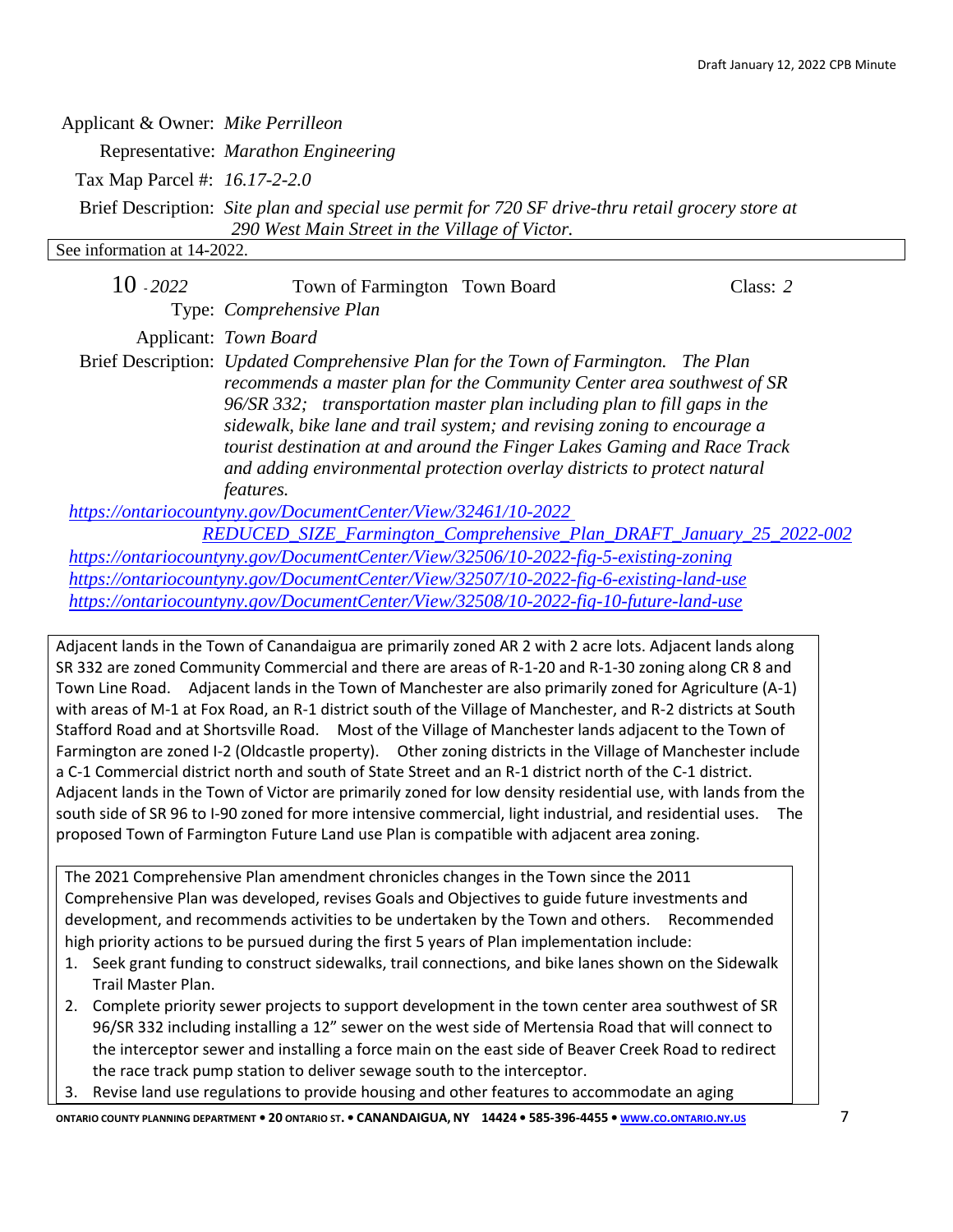|    | population, show agricultural conservation areas as a zoning district, and add environmental          |  |  |  |  |  |
|----|-------------------------------------------------------------------------------------------------------|--|--|--|--|--|
|    | protection overlay districts.                                                                         |  |  |  |  |  |
|    | 4. Update the Open Space Inventory and prepare an Open Space Master Plan, update the Parks &          |  |  |  |  |  |
|    | Recreation Master Plan and update the Water Service Master Plan                                       |  |  |  |  |  |
|    | 5. Consider establishing a Town-wide drainage district. Such a district would be key to clearing the  |  |  |  |  |  |
|    | main channel of Black Brook to facilitate draining and re-classifying 3,000 additional acres as prime |  |  |  |  |  |
|    | farmland.                                                                                             |  |  |  |  |  |
|    | 6. Complete Master Plan for town center area southwest of SR 96/SR 332.                               |  |  |  |  |  |
|    | Additional priorities for completion by 2030 include:                                                 |  |  |  |  |  |
|    | 1. Update the population and housing element of the Comprehensive Plan and prepare a Housing          |  |  |  |  |  |
|    | Plan.                                                                                                 |  |  |  |  |  |
|    | 2. Conduct a survey of Town residents and update and adopt a 2030 edition of the Town                 |  |  |  |  |  |
|    | Comprehensive Plan.                                                                                   |  |  |  |  |  |
|    | Activities requiring on-going action include:                                                         |  |  |  |  |  |
|    | 1. Exploring benefits of improving the Town's rating under the Federal Emergency Management           |  |  |  |  |  |
|    | Agency's Flood Insurance Community Rating System.                                                     |  |  |  |  |  |
| 2. | Pursue funding to extend affordable high-speed internet service.                                      |  |  |  |  |  |
|    | 3. Explore benefits of creating an Historic Sites and Buildings Preservation local law.               |  |  |  |  |  |
|    | 4. Pursue intermunicipal drainage, solid waste, and recycling programs.                               |  |  |  |  |  |
|    | 5. Create a Transportation Master Plan including a Bicycle, Sidewalk, and Trail System Master Plan.   |  |  |  |  |  |
|    |                                                                                                       |  |  |  |  |  |
|    | The Comprehensive Plan calls for annual review and reporting on implementation activities.            |  |  |  |  |  |
|    |                                                                                                       |  |  |  |  |  |
|    | Comment The Town of Farmington is to be commended for their consistent Comprehensive Planning         |  |  |  |  |  |
|    | efforts and current plans to permanently preserve historic resources, farmland, and other natural     |  |  |  |  |  |
|    | features; to provide transportation options, to plan for an aging population, and to develop a master |  |  |  |  |  |
|    | plan for a community center area in the southwest quadrant of the Town that integrates residential,   |  |  |  |  |  |

commercial, and recreational uses

**Board Motion:** To retain referral 10-2022, as class 2 and return it to the local board with comments and a recommendation for approval. **Motion made by:** Paul Passavant **Seconded by:** Mike Woodruff Vote: 11 in favor, 0 opposed, 0 abstentions Motion carried.

| $11 - 2022$ | Town of Farmington Town Board | Class: 2 |
|-------------|-------------------------------|----------|
|             | Type: Text amendment          |          |
|             | Applicant: Town Board         |          |

Brief Description: *Text amendment to revise zoning regulations for solar energy systems in the Town of Farmington.*

*[https://ontariocountyny.gov/DocumentCenter/View/32462/11-2022-farmington-LL\\_Solar\\_PV\\_Systems\\_Final-](https://ontariocountyny.gov/DocumentCenter/View/32462/11-2022-farmington-LL_Solar_PV_Systems_Final-Draft_Version_4_Formatted_Dec_14_2021)[Draft\\_Version\\_4\\_Formatted\\_Dec\\_14\\_2021](https://ontariocountyny.gov/DocumentCenter/View/32462/11-2022-farmington-LL_Solar_PV_Systems_Final-Draft_Version_4_Formatted_Dec_14_2021)*

The proposed text amendment replaces Solar PV System regulations adopted in September 2017 based on the Town of Farmington's review of a large-scale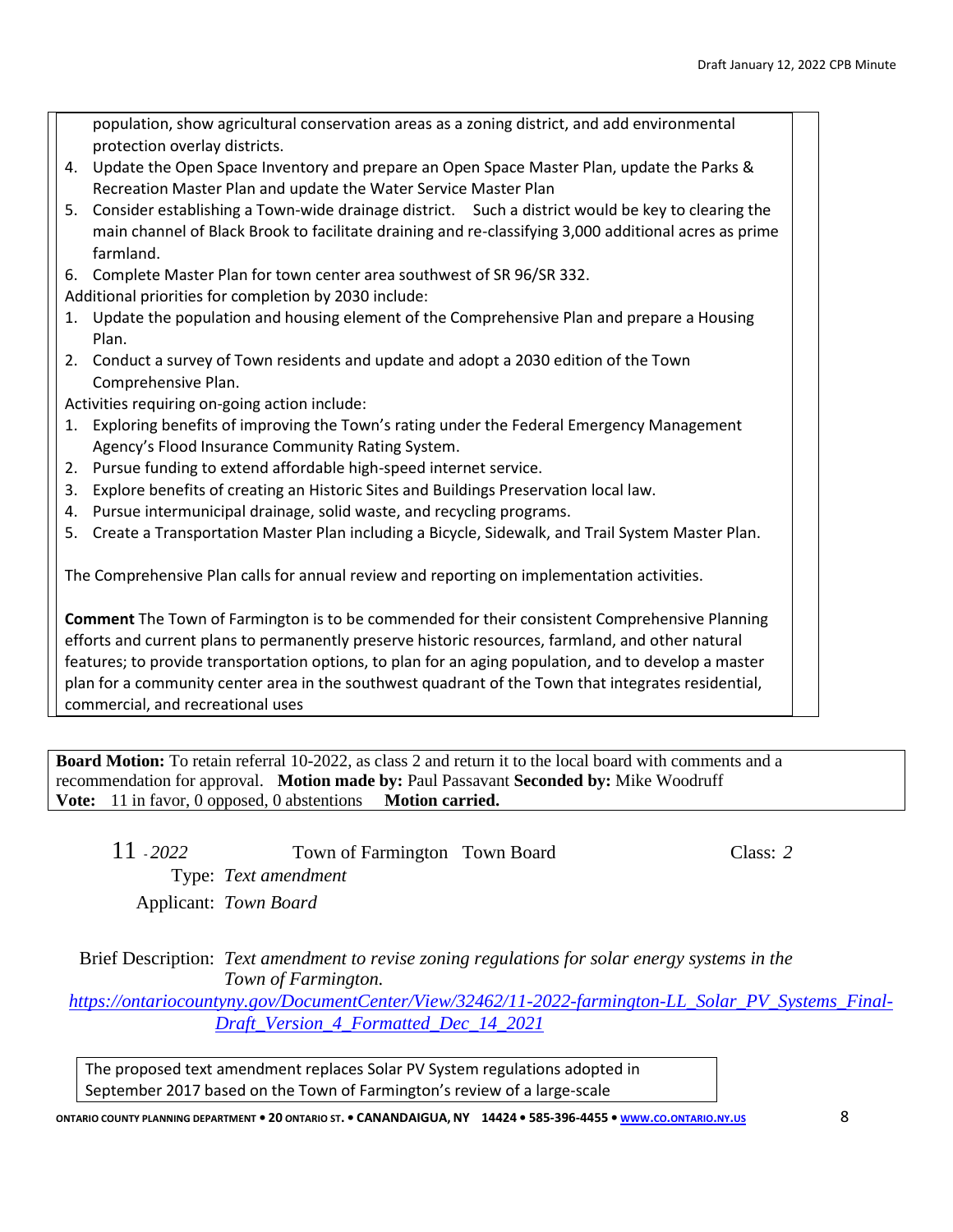ground-mounted solar PV system on prime agricultural soils. The proposed amendment:

- 1. revises definitions for decommissioning and decommissioning agreement and other solar PV system related terms and some other definitions.
- 2. references NYS climate Leadership and Community Protection Act passed in 2020,
- 3. adds standards for mounting on flat roofs,
- 4. requires applicants to provide an off-site agricultural conservation easement for the number of acres of class 1-4 agricultural soils allowed for development of solar energy system based on a PB finding that no other suitable location exists on the proposed lot/parcel. Both the developed and preserved land must be identified on the Town's Strategic Farmland Preservation Map.
- 5. requires replacement of damaged surface and subsurface drainage infrastructure,
- 6. require annual report, which every  $3<sup>rd</sup>$  year, includes updated surety estimate and soil testing if solar PV system is on prime farmland,
- 7. clarifies requirements for letter of credit for initial site development, a maintenance bond during the life of the project, and a decommissioning surety until site is restored to its original condition or as requested by landowner,
- 8. clarify abandonment as failure to submit required reports or to comply with special use permit or site plan conditions, or producing less than 10 percent of rated capacity for a period of 12 months, excluding lack of production due to circumstances beyond the operator's control,
- 9. requires 2 year post construction and 2 year post decommissioning monitoring to ensure appropriate drainage, erosion control and other site conditions.

**Board Motion:** To retain referral 11-2022, as class 2 and return it to the local board with comments and a recommendation for approval. **Motion made by:** AJ Magnan **Seconded by:** Ruth Cahn

**Vote:** 11 in favor, 0 opposed, 0 abstentions **Motion carried.**

5 - *2022* Town of Manchester Zoning Board of Appeals Class: *2* Type: *Use Variance*

Related Referrals: *n/a*

Applicant: *Tim Crowley*

Property Owner: *same*

Tax Map Parcel #: *32.00-2-16.100*

Brief Description: *Use variance for operation of portable saw mill business at 3808 SR 96, a residential lot in the R-1 district in the Town of Manchester.*

# *<https://ontariocountyny.gov/DocumentCenter/View/32505/5-2021-aerial>*

The proposed use would not comply with existing and proposed home occupation standards regarding conducting business in a building. The majority of the business activity would take place at client's property, however, some milling and furniture fabrication would take place outdoors on the subject property. The applicant also owns an adjacent 9 acre vacant property with an additional several hundred feet of frontage and extending north to I-90.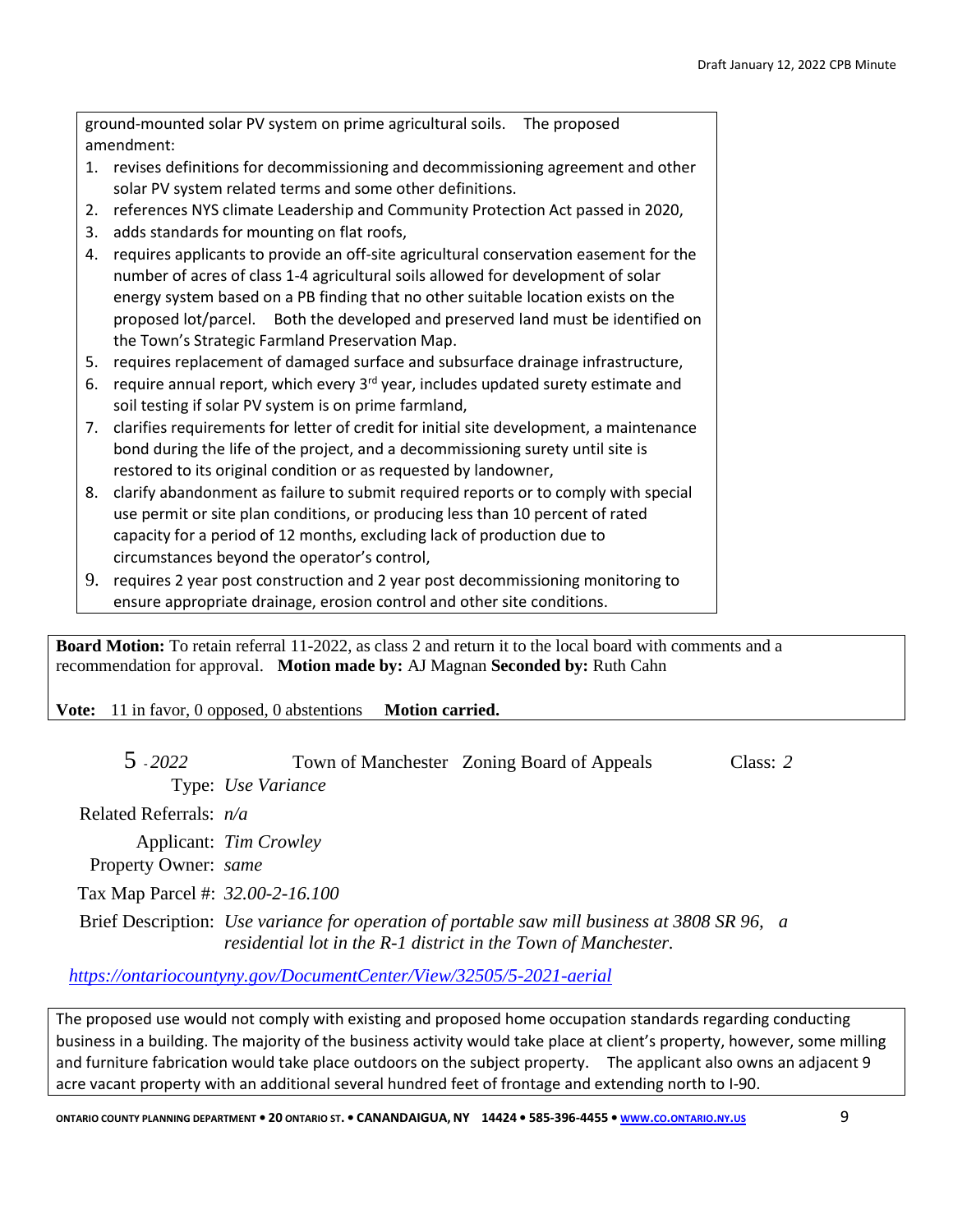The application materials include financial information on home purchase price, mortgage, and cost of maintenance and taxes but not documentation of inability to market the residential property without the use variance.

# **CPB Comments**

1. The applicant indicated 80 percent of saw mill activity will occur off-site. CPB recommend the Town of Manchester consider allowing the applicant to submit an area variance request from the home occupation standards prohibiting outdoor activity and/or limiting such uses to 180 SF with no more than 40 percent of an accessory structure devoted to the use. The applicant should provide the size of the existing barn, the size building required to house the sawmill activity, and the size building required if the home occupation can only occupy 40 percent of the building. The referring body should consider the accommodation of the proposed use on the lot proposed not the applicant's entire holding unless the applicant is proposing to combine the lots. An Area Variance would allow the local board to balance the benefit to the applicant and the potential for negative impacts of the proposed use on neighborhood properties.

#### **Comments**

**1.** The referring body is encouraged to insert the phrase "hereinafter referred to as the Official Zoning Map in 132-10.

2. The referring body is encouraged to include language explicitly providing for re-issuing of the Official Zoning Map with an updated parcel base without need to amend the map.

#### **Findings:**

- 1. County Planning Board has an interest in ensuring local boards carefully consider the implications of granting use variances and adhere to the four prong unnecessary hardship test outlined in NYS statute.
- 2. The referred materials include some dollars and cents financial evidence, but not documentation that the subject project can't return a reasonable rate of return for any of the allowed uses.

**Board Motion:** To retain referral 5-2022, as class 2 and return it to the local with comments and a recommendation for denial of the use variance. . **Motion made by:** AJ Magnan **Seconded by:** Mike Woodruff

**Vote:** 11 in favor, 0 opposed, 0 abstentions **Motion carried.**

1 - *2022* Town of Naples Town Board Class: *2*

Type: *Map Amendment*

Related Referrals: *2-2022*

Applicant:*Town of Naples*

Representative: *Ed Brockman*

Brief Description: *Text and map amendment to Town of Naples code to change from zoning code including metes and bounds descriptions of zoning district boundaries to an official zoning map. Proposed code changes include provisions for ZBA to provide interpretation of zoning district boundaries and for application of zoning district regulations when buildings or lots are in more 1 district.*

**Board Motion:** To retain referral 1-2022 and 2-2022, as class 2s and return them to the local board with comments and a recommendation for approval **Motion made by** Mike Woodruff**: Seconded by:** Steve High **Vote:** 11 in favor, 0 opposed, 0 abstentions **Motion carried.**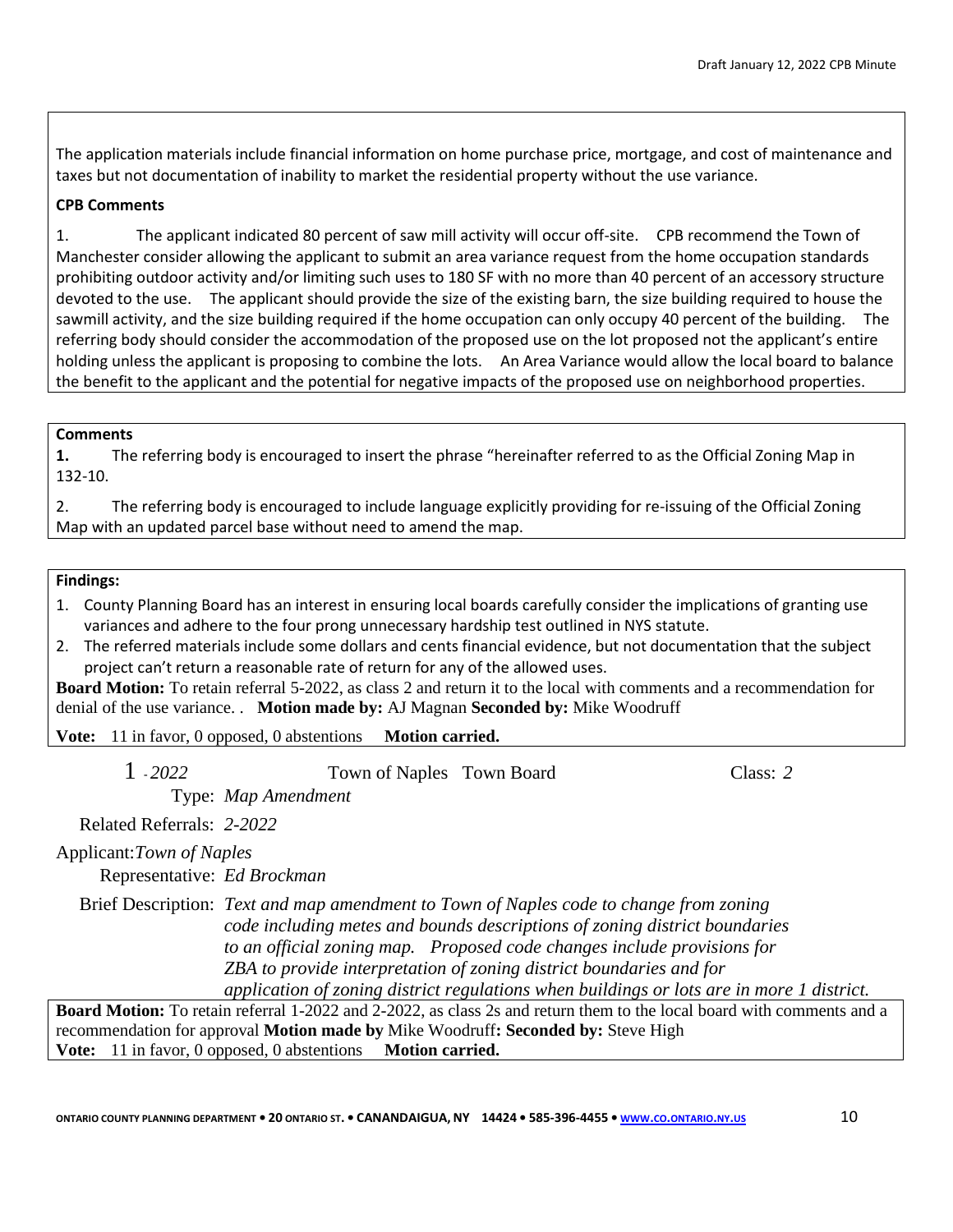| $2 - 2022$                  | Town of Naples Town Board                                                                                                                                                                                                                                                                                                                                                                                             |  | Class: $2$ |  |  |
|-----------------------------|-----------------------------------------------------------------------------------------------------------------------------------------------------------------------------------------------------------------------------------------------------------------------------------------------------------------------------------------------------------------------------------------------------------------------|--|------------|--|--|
|                             | Type: Text Amendment                                                                                                                                                                                                                                                                                                                                                                                                  |  |            |  |  |
| Related Referrals: 1-2022   |                                                                                                                                                                                                                                                                                                                                                                                                                       |  |            |  |  |
|                             | Applicant: Town of Naples                                                                                                                                                                                                                                                                                                                                                                                             |  |            |  |  |
| Representative: Ed Brockman |                                                                                                                                                                                                                                                                                                                                                                                                                       |  |            |  |  |
|                             | Brief Description: Text and map amendment to Tonw of Naples code to change from zoning<br>code including metes and bounds descriptions of zoning district boundaries<br>to an official zoning map. Proposed code changes include provisions for<br>the ZBA to provide interpretation of zoning district boundaries and for<br>application of zoning district regulations when buildings or lots are in morel district |  |            |  |  |
| See information at 1-2022.  |                                                                                                                                                                                                                                                                                                                                                                                                                       |  |            |  |  |
| $16 - 2022$                 | Town of Phelps Town Board<br>Type: Text Amendment                                                                                                                                                                                                                                                                                                                                                                     |  | Class: 2   |  |  |
|                             | Applicant: Town Board                                                                                                                                                                                                                                                                                                                                                                                                 |  |            |  |  |
|                             | Brief Description: Text Amendment to regulate the location and operations of cannabis<br>establishments in the Town of Phelps.                                                                                                                                                                                                                                                                                        |  |            |  |  |
|                             | https://ontariocountyny.gov/DocumentCenter/View/32467/16-2021                                                                                                                                                                                                                                                                                                                                                         |  |            |  |  |

The proposed text amendment would allow cannabis retail establishments and cannabis on-site consumption establishments in the C-1, C-2, and M-1 districts provided such uses are 500' from the boundary of any residential zoning district in the town and 500' from place of worship, library, school, day care, park or playground in the town and 1,000' from any other cannabis establishment whether or not such business is located in the Town.

#### **Comments**

- 1. The referring body should consider extending the 500' distance to residential districts and specific uses whether or not such uses are in the Town.
- 2. The referring body should consider including substance abuse treatment site in the list of uses requiring separation from cannabis businesses.

**Board Motion:** To retain referral 16-2022, as class 2 and return it to the local board with comments and a recommendation for approval. **Motion made by:** Mike Woodruff **Seconded by:** Doug Dello Stritto

**Vote:** 11 in favor, 0 opposed, 0 abstentions **Motion carried.**

13- *2022* Town of West BloomfieldPlanning Board Class: *2* Type: *Subdivision* Related Referrals: *203-2021* Applicant: *Simple Self Storage LLC* Property Owner: *Jeremy Fisher* Representative: *Brenan Marks* Tax Map Parcel #: *65.00-1-10.000*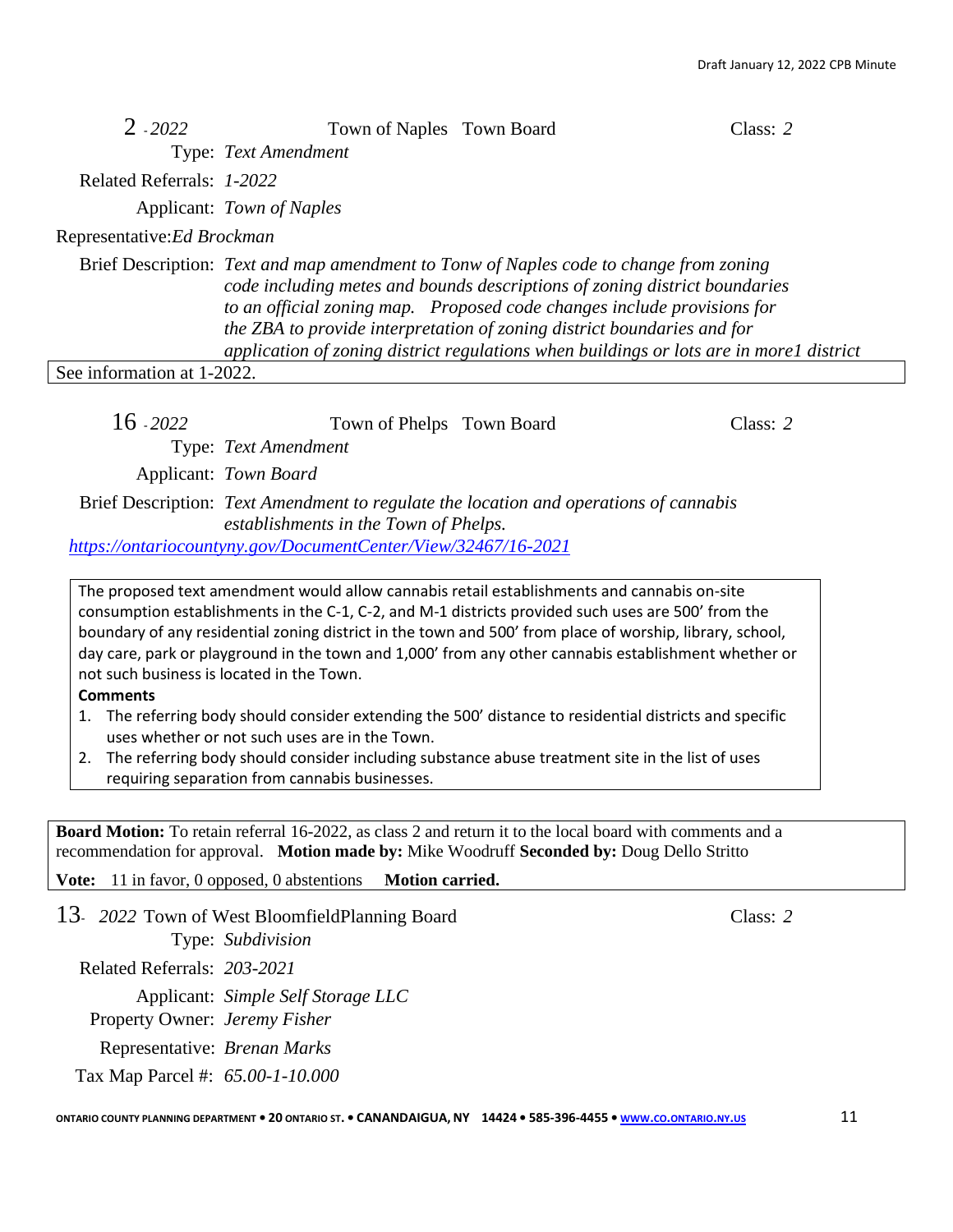Brief Description: *Subdivision of 22 acres parcel into 6 lots to allow development of 4 single family homes, a 12 building mini storage facility, and an existing commercial use at 2370 SR 65 at CR 35/Baker Road in the Town of West* 

*<https://ontariocountyny.gov/DocumentCenter/View/32468/13-2022-Aerial-Topo>*

*[https://ontariocountyny.gov/DocumentCenter/View/32464/13-2022-21-030-subdivision-Simple-Self-Storage--](https://ontariocountyny.gov/DocumentCenter/View/32464/13-2022-21-030-subdivision-Simple-Self-Storage--12292) [12292](https://ontariocountyny.gov/DocumentCenter/View/32464/13-2022-21-030-subdivision-Simple-Self-Storage--12292)*

*[https://ontariocountyny.gov/DocumentCenter/View/32463/13-2022-21-030-1-page-site-plan-Simple-Self-Stor](https://ontariocountyny.gov/DocumentCenter/View/32463/13-2022-21-030-1-page-site-plan-Simple-Self-Storage--122921) [age--122921](https://ontariocountyny.gov/DocumentCenter/View/32463/13-2022-21-030-1-page-site-plan-Simple-Self-Storage--122921)*

A similar subdivision was previously reviewed at referral # 203-2021 in October 2021. The following text and comments where drafted in October 2021. The currently submitted subdivision shows a fire lane along much of the frontage of Lot 4 but no access limitation. Other elements of the project description and comments remain relevant following OCPD and OCSWCD review of revised plans.

The proposed subdivision would cede 2 areas encompassing .5 acres to existing adjacent residential uses at the SR 65 curve and near the southern property boundary. The lot for the existing commercial use (Lot 4 ) would be 1.2 acres with approximately 200' of frontage and 239' of depth. The existing use has no defined access point.

The 2 proposed residential lots west of the SR 65 curve are approximately 27,000 SF and have 115' and 120' of frontage and 225' of depth. The 2 proposed residential lots south of the SR 65 curve are 20,000 SF lots with 110' of frontage and 182' of depth.

The property is zoned General Mixed Use. The purpose of the district is to ensure town residents are adequately served by retail, service, and office uses. The district allows a range of residential and commercial uses. The district has a minimum lot width of 80' and minimum lot size pf 20,000 SF for single family uses and 10,000 SF for non-residential uses. The maximum building is 35% for residential uses and 50% for non-residential uses; the maximum lot coverages is 50% for residential uses and 60% for non-residential uses.

Code section 140-121 requires landscaping on 15 percent of any commercial use lot including 1 shrub for every 10' of lot perimeter and 1 tree (existing or new) for every 40' of lot perimeter and a 25' densely planted vegetative buffer adjacent to any residential use or district.

According to OnCor, adjacent property to the west and south excluding frontage lands are in OC Agricultural Districts #1 and there is a wetland area along the western SR 65 frontage. Site slopes are generally less than 8 percent with small areas of 16-30 percent slope along the southern property boundary and off-site at the western edge of the corner lot. The dominant soil type on the property is Schoharie silty clay loam with 3 to 8 percent slope. The soil is very highly erodible, moderately highly permeable, in hydrologic soil group C/D, and prime farmland.

The NYSDOT functional classification of SR 65 in this section is major collector. Desirable access connection spacing for a collector road with speed limit of 40 mph is 245' including existing and proposed streets and driveways on both sides of the road.

The mini-storage use will require a special use permit.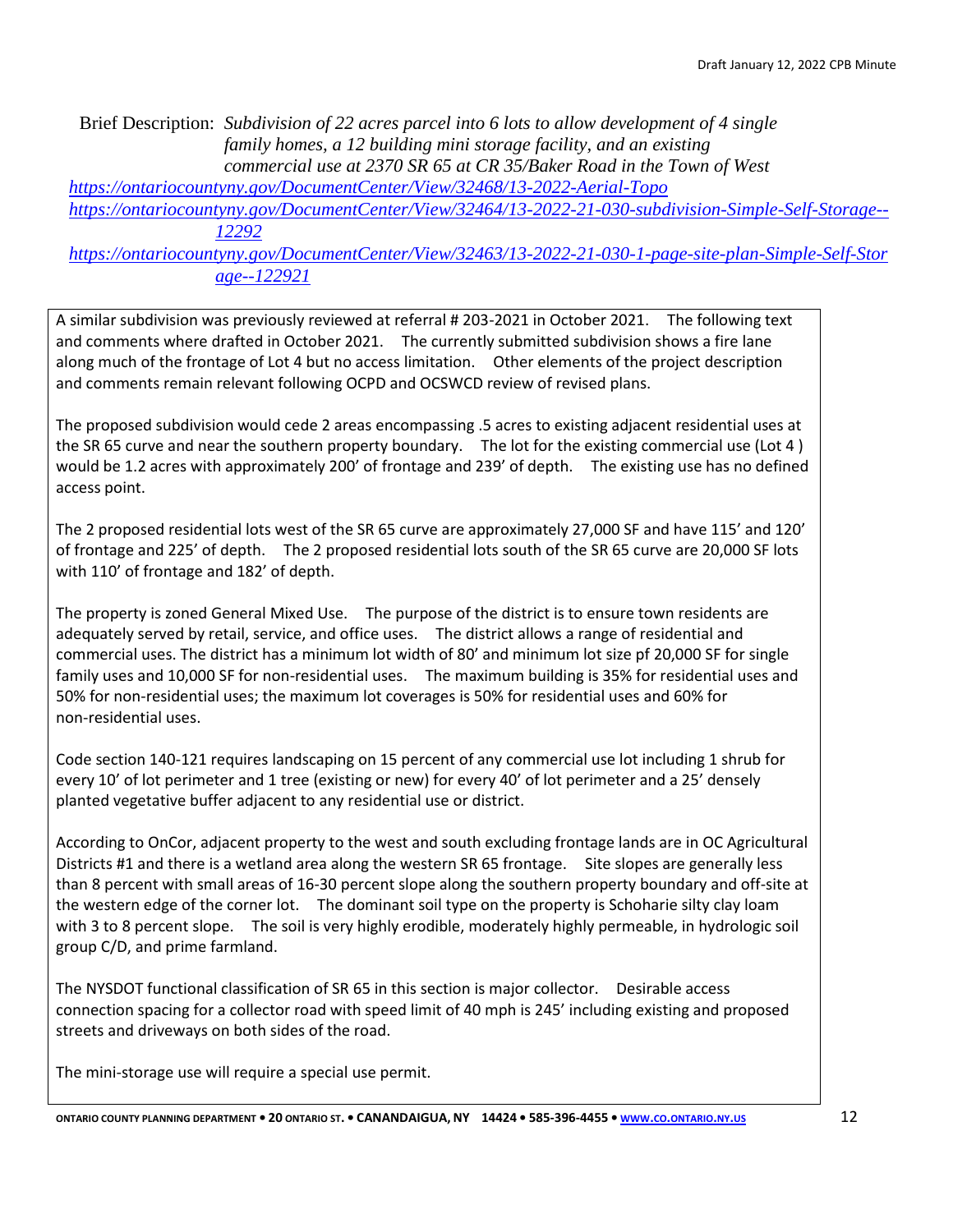# **Comments October 2021**

- 1. The referring body should require applicant to identify a single access point to Lot 4 and eventually to add landscaping to limit access along the remaining frontage.
- 2. The referring body should require deep hole and percolation tests to document feasibility of septic systems before subdividing the residential lots.
- 3. The number/spacing of proposed driveways is not desirable. The referring body should consider opportunities for requiring shared/adjacent driveways to minimize the traffic safety impacts of proposed lots and driveways.
- 4. A cross access easement and maintenance agreement would be required for Lot 1 and Lot 4 to share one or both proposed commercial access connections.
- 5. The General Mixed-Use district has limits on the number of storage sheds (2) and the number of commercial (1) or recreation vehicle (2) that may be stored on the site. Based on the subdivision plan and OnCor aerial, the existing commercial use appears to exceed these limits. Unless these accessory uses and structures are pre-existing, non-conforming conditions, the referring body should require the applicant to bring existing site activities into compliance with district standards by removing some accessory uses and structures or obtaining variances and comply with associated buffering standards for vehicle storage areas in code section 140-106.
- 6. The special use permit and site plan must be referred to OC Planning Board.

# **OCSWCD Comments October 2021**

- 1. Topsoil stockpile area not indicated on plans.
- 2. Will residential lots be developed at the same time as the commercial lot? Sequencing and phasing not provided
- 3. Detail not provided regarding storm water management facility.
- 4. Erosion, and sediment control not shown on residential lots.
- 5. No soil investigation data provided (deep hole and percolation rates) for every system location.
- 6. Poor draining soils present (schoharie silty clay loam).

# **NYSDOT Comments October 2021**

1. A NYSDOT highway permit will be required for an additional access point to commercial uses on this site. NYSDOT may or may not grant a second access point for commercial uses.

# **CPB Comments October 2021**

- 1. The Town Board should request NYSDOT to review design, speed and accident records for the SR 65, CR 35, Baker Road intersection and address whether any curve warning sign or speed limit change is recommended. This analysis should also address whether signage is necessary to alert CR 35 and Baker Road travelers that SR 65 traffic does not stop.
- 2. Referring body to make applicant aware that any SR 65 driveways require a NYSDOT permit.

# **Previous Findings**

- 1. Ontario County has a substantial interest in protecting and improving the function of its intermunicipal transportation infrastructure.
- 2. The Ontario County Planning Board encourages referring bodies to properly consider road capacity and traffic safety of referred projects.
- 3. This subdivision is situated at the Intersection of SR 65 with CR 35 and Baker Road.
- 4. Proliferation of access connections may have negative impacts on roadway capacity and safety.
- 5. The proposed subdivision includes 5 new access connections to SR 65 along this 40 mph segment.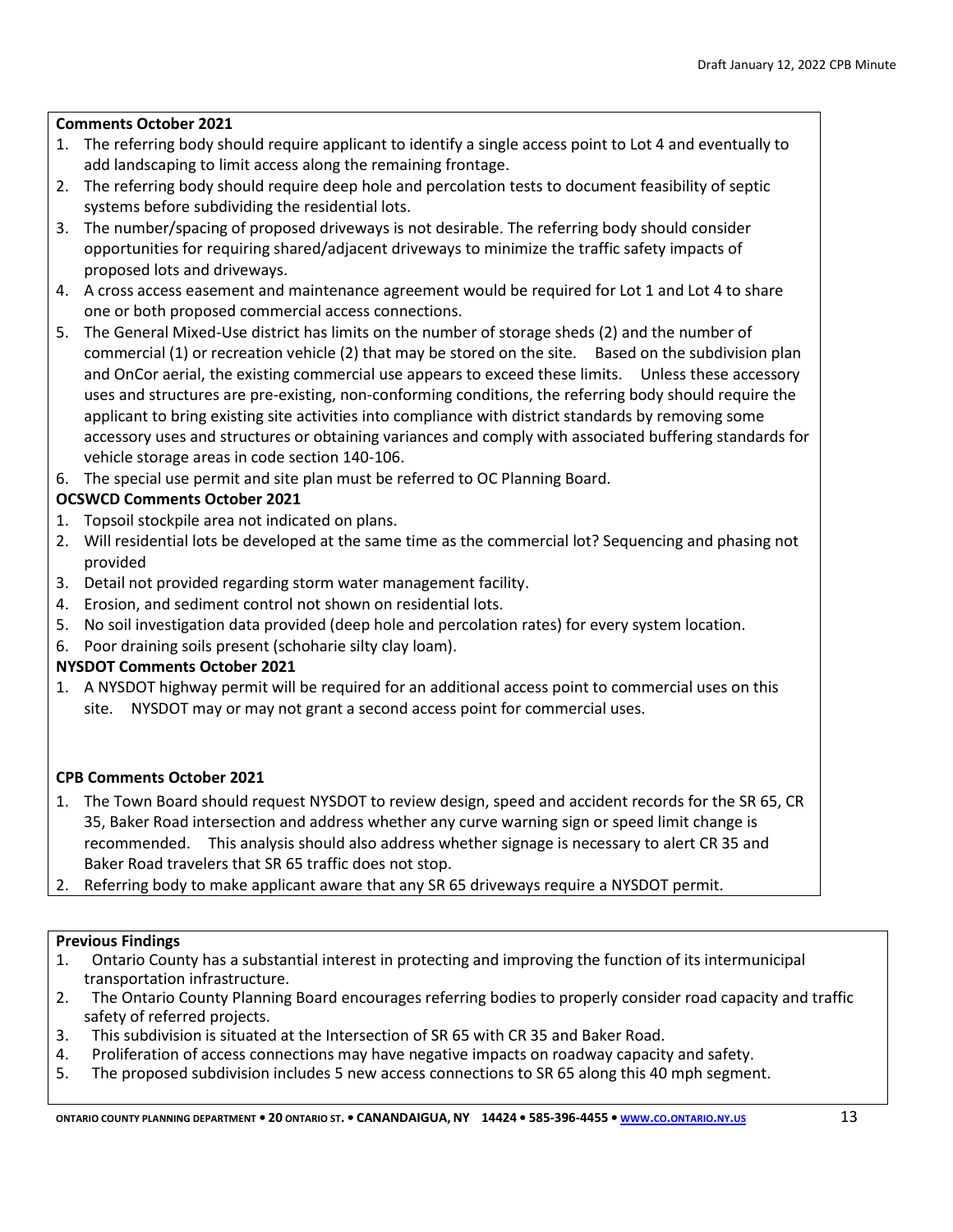**Board Motion October 2021 :** To change referral 203-2021 to class 2 in recognition of the potential intermunicipal impact of proposed subdivision at the intersection of a state, county, and local road. **Motion made by:** Glen Wilkes **Seconded by:** Mike Woodruff

**Vote:** 11 in favor, 0 opposed, 0 abstentions **Motion carried.**

**Board Motion:October 2021** To retain 203-2021 as a class 2 and return it to the local board with comments and a recommendation of approval with three modifications. **Motion made by:** Ruth Cahn **Seconded by:** Mike Woodruff

**Vote:** 11 in favor, 0 opposed, 0 abstentions **Motion carried.**

#### **Previous Modifications**

**Modification #1:** The referring body to review state, county, and local accident records for SR 65, CR 35, Baker Road intersection with guidance from professional traffic safety consultant as appropriate.

**Modification #2:** The referring body to require side by side or shared driveway(s) as recommended by professional traffic safety consultant to proposed lots 5 and 6 located west of the intersection of SR 65, CR 35, and Baker Road.

**Modification #3:** the referring body with appropriate professional guidance to identify appropriate location and width of single direct access connection from Lot 1 to SR 65 and/or shared access point for commercial lots 1 and 4.

**Board Motion:** To retain referral 13-2022, as class 2 and return it to the local board with comments and recommendation for approval with three previous modifications **Motion made by:** AJ Magnan **Seconded by:** Mike Woodruff.

**Vote:** 11 in favor, 0 opposed, 0 abstentions **Motion carried.** 

| 8 | $-2022$                          |                                                                      | Town of Canandaigua Zoning Board of Appeals                                                                                                                                                                                     | Class: $AR$ 2 |
|---|----------------------------------|----------------------------------------------------------------------|---------------------------------------------------------------------------------------------------------------------------------------------------------------------------------------------------------------------------------|---------------|
|   |                                  | Type: Area Variance                                                  |                                                                                                                                                                                                                                 |               |
|   | Related Referrals: 7-2022        |                                                                      |                                                                                                                                                                                                                                 |               |
|   |                                  | Applicant: Venezia Associates<br>Property Owner: ABDB Silver Springs |                                                                                                                                                                                                                                 |               |
|   | Tax Map Parcel #: 126.16-1-1.100 |                                                                      |                                                                                                                                                                                                                                 |               |
|   |                                  |                                                                      | Brief Description: Site plan and area variance for replacement home at 4351 Tichenor Point<br>Drive in the Town of Canandaigua. Area variance required for<br>building/pool 37' from Tichenor Creek when 100' stream setback is |               |
|   |                                  |                                                                      | https://ontariocountyny.gov/DocumentCenter/View/32459/7-2021-Tichnenor-Point-4351--Revised-Site-Plan                                                                                                                            |               |

*[--12-17-211](https://ontariocountyny.gov/DocumentCenter/View/32459/7-2021-Tichnenor-Point-4351--Revised-Site-Plan--12-17-211)*

The existing site is a 4 acre site with 2 cottages. The submitted materials indicate the proposed house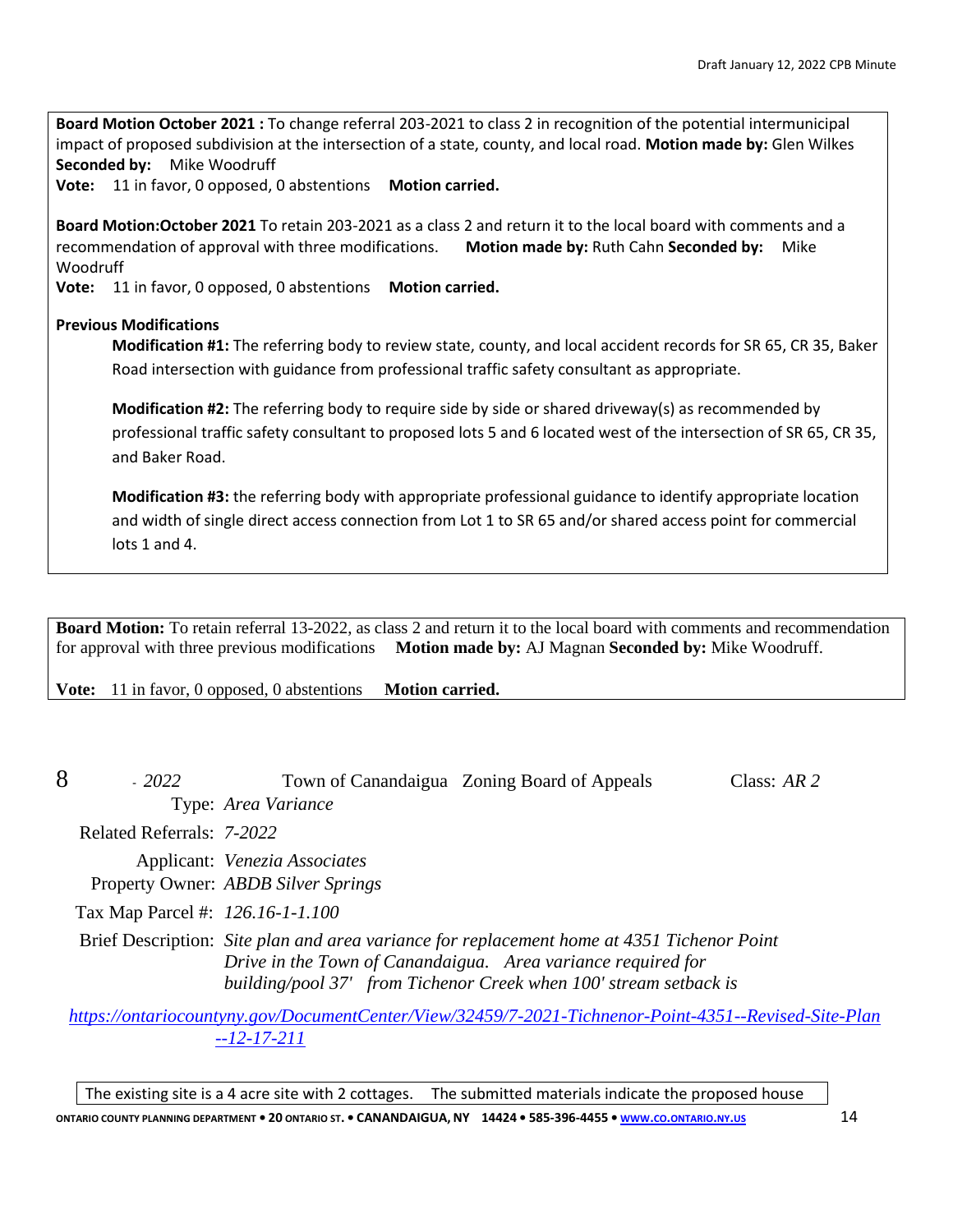was moved 15' to the west to reduce impact to root system of 2 large trees on the property. Arborist report also outlines additional fencing, operating procedures during foundation excavation, and recommendations for long term tree maintenance to reduce impact to the root system and increase likely viability of 2 specimen tree and other mature trees on the property. The limit of disturbance appears to exclude the infiltration meadow and other site modifications.

Canandaigua Lake Watershed Manager is working with the applicant and engineer to appropriately balance preservation of trees, stream setback to structure, desired footprint and location, type and character of riparian vegetation added near stream, and ensuring no negative stormwater impact to neighboring property resulting from the stream setback variance.

According to OnCor, the stream along the southern property boundary and the eastern half of the site are in the floodplain. There are also areas of 16 to 30 percent slopes along the CR 16 frontage.

# **Policy AR 5 Applications involving one single family residential site, including home occupations. Part B Development of Lakefront Parcels.**

- B. The following applies to all development on parcels with lake frontage that require;
	- variances pertaining to lot coverage or,
	- variances pertaining to side yard setbacks or,
	- variance pertaining to lake shore setbacks

The CPB's role of reviewing and making recommendations on county wide development has provided a unique perspective on the trend of more intensive development and use of lakefront lots. Of particular concern are the incremental negative impacts to water quality and the character of our lakefront neighborhoods. The following policy is a result of discussion and debate spanning 18 months as well as consultation with outside agencies directly involved with water quality issues in Ontario County. The intent is to address over development of lakefront lots and support the clearly stated interest by local decision makers to do the same.

# **Final Classification:** 2

# **Findings:**

- 1. Protection of water features is a stated goal of the CPB.
- 2. The Finger Lakes are an indispensable part of the quality of life in Ontario County.
- 3. Increases in impervious surface lead to increased runoff and pollution.
- 4. Runoff from lakefront development is more likely to impact water quality.
- 5. It is the position of this Board that the legislative bodies of lakefront communities have enacted setbacks and limits on lot coverage that allow reasonable use of lakefront properties.
- 6. Protection of community character, as it relates to tourism, is a goal of the CPB.
- 7. It is the position of this Board that numerous variances can allow over development of properties in a way that negatively affects public enjoyment of the Finger Lakes and overall community character.
- 8. It is the position of this Board that such incremental impacts have a cumulative impact that is of countywide and intermunicipal significance.

**Final Recommendation:** Denial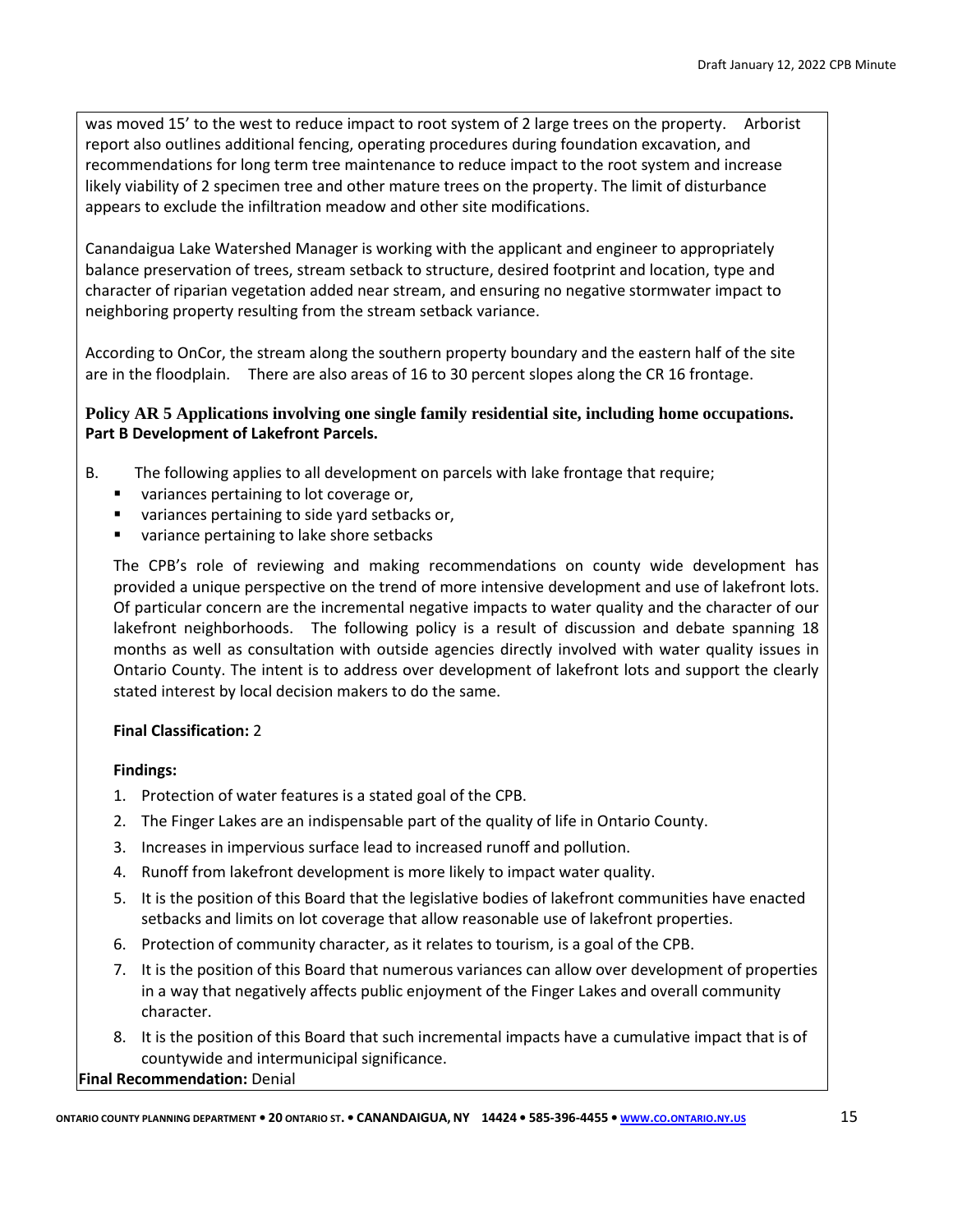# **Comments**

- 1. The referring board is encouraged to grant only the minimum variance necessary to allow reasonable use of the lot.
- 2. The applicant and referring agency are strongly encouraged to involve Canandaigua Lake Watershed Manager as early in the review process as possible to ensure proper design and implementation of storm water and erosion control measures.
- **3.** Demolition debris should be recycled if facilities exist and remaining debris should be disposed of in a licensed facility
- 4. How does the site plan balance cuts and fills to not impact flooding of adjacent properties?
- **5.** The site plan, planting plan, and grading plan should all include the limit of work and more clearly define what will be disturbed/protected/installed/restored.

**CLCSD Comments** Have received drawings in the office for review. Permit will be required for renovation.

| $9 - 2022$                        |                                 | Town of Richmond Zoning Board of Appeals                                                                                                                                | Class: $AR$ 2 |
|-----------------------------------|---------------------------------|-------------------------------------------------------------------------------------------------------------------------------------------------------------------------|---------------|
|                                   | Type: Area Variance             |                                                                                                                                                                         |               |
|                                   | Applicant: John & Maria Martens |                                                                                                                                                                         |               |
| Property Owner: same              |                                 |                                                                                                                                                                         |               |
| Representative: Bob Stowe         |                                 |                                                                                                                                                                         |               |
| Tax Map Parcel #: 150.17-1-12.100 |                                 |                                                                                                                                                                         |               |
|                                   | the 50' required                | Brief Description: Area variance for $10'x26'$ deck with steps on lakeside of house at 5270<br>Cottage Cove in the Town of Richmond. Proposed rear setback is less than |               |

The site plan indicates the proposed deck, excluding the stairs is 36.5' from the edge of a timber retaining wall though the water's edge is noted as approximately 10' closer at the south end of the deck. It also appears the proposed house is within 50' of the water's edge, though the previous house may have been similarly located.

# **Policy AR 5 Applications involving one single family residential site, including home occupations. Part B Development of Lakefront Parcels.**

- B. The following applies to all development on parcels with lake frontage that require;
- variances pertaining to lot coverage or,
- variances pertaining to side yard setbacks or,
- variance pertaining to lake shore setbacks

The CPB's role of reviewing and making recommendations on county wide development has provided a unique perspective on the trend of more intensive development and use of lakefront lots. Of particular concern are the incremental negative impacts to water quality and the character of our lakefront neighborhoods. The following policy is a result of discussion and debate spanning 18 months as well as consultation with outside agencies directly involved with water quality issues in Ontario County. The intent is to address over development of lakefront lots and support the clearly stated interest by local decision makers to do the same.

# **Final Classification:** 2

# **Findings:**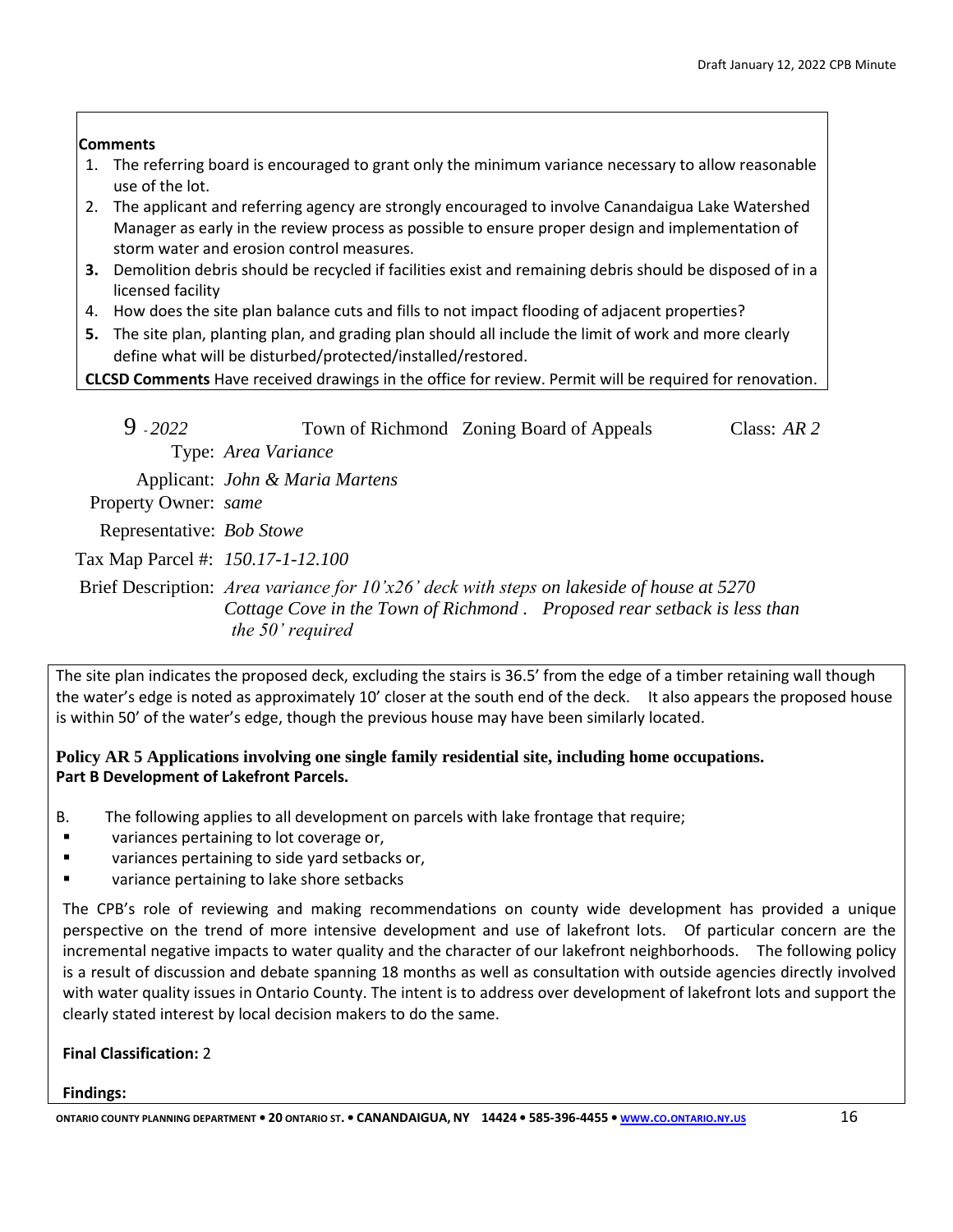- 1. Protection of water features is a stated goal of the CPB.
- 2. The Finger Lakes are an indispensable part of the quality of life in Ontario County.
- 3. Increases in impervious surface lead to increased runoff and pollution.
- 4. Runoff from lakefront development is more likely to impact water quality.
- 5. It is the position of this Board that the legislative bodies of lakefront communities have enacted setbacks and limits on lot coverage that allow reasonable use of lakefront properties.
- 6. Protection of community character, as it relates to tourism, is a goal of the CPB.
- 7. It is the position of this Board that numerous variances can allow over development of properties in a way that negatively affects public enjoyment of the Finger Lakes and overall community character.
- 8. It is the position of this Board that such incremental impacts have a cumulative impact that is of countywide and intermunicipal significance.

#### **Final Recommendation:** Denial

# **Comments**

- 1. The referring board is encouraged to grant only the minimum variance necessary to allow reasonable use of the lot.
- 2. The applicant and referring agency are strongly encouraged to involve Canandaigua Lake Watershed Manager as early in the review process as possible to ensure proper design and implementation of storm water and erosion control measures.

| $7 - 2022$                       | Town of Canandaigua Planning Board  |                                                                                            | Class: <i>Exempt</i> |
|----------------------------------|-------------------------------------|--------------------------------------------------------------------------------------------|----------------------|
|                                  | Type: Site Plan                     |                                                                                            |                      |
| Related Referrals: 8-2021        |                                     |                                                                                            |                      |
|                                  | Applicant: Venezia Associates       |                                                                                            |                      |
|                                  | Property Owner: ABDB Silver Springs |                                                                                            |                      |
| Representative:                  |                                     |                                                                                            |                      |
| Tax Map Parcel #: 126.16-1-1.100 |                                     |                                                                                            |                      |
|                                  |                                     | Brief Description: Site plan and area variance for replacement home at 4351 Tichenor Point |                      |
|                                  |                                     | Drive in the Town of Canandaigua. Area variance required for                               |                      |
|                                  |                                     | building/pool 37' from Tichenor Creek when 100' stream setback isrequired.                 |                      |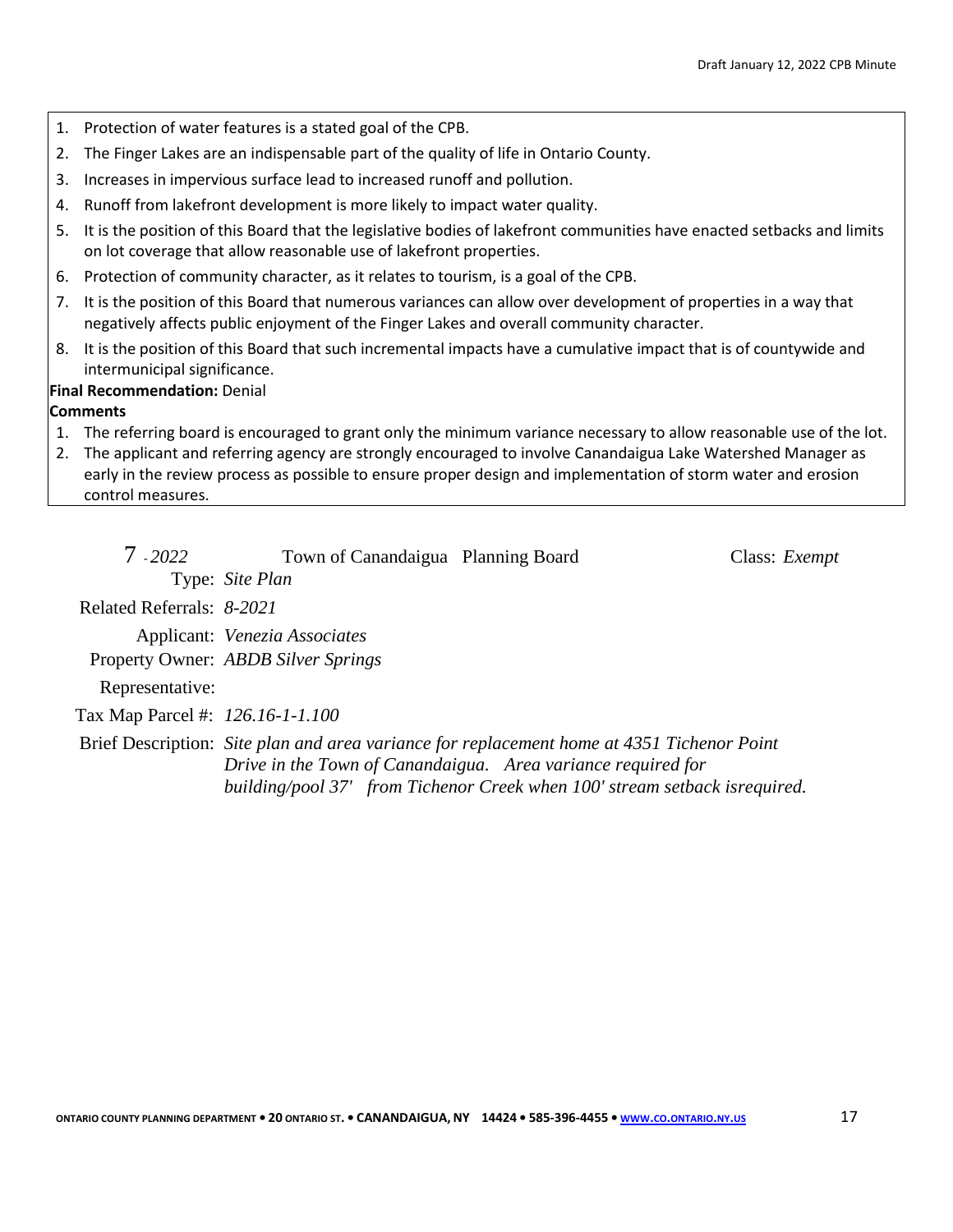#### **General Information**

The Ontario County Planning Board (CPB) was established by the Ontario County Board of Supervisors under the provision of NYS General Municipal Law Article 12-B Section 239-c. County Planning Boards. The state legislature determined in §239-c. 1. (a), (b),  $(g)$  &  $(f)$ :

1. Legislative findings and intent. The legislature hereby finds and determines that:

(a) Significant decisions and actions affecting the immediate and long-range protection, enhancement, growth and development of the state and its communities are made by county planning boards.

(b) County planning boards serve as an important resource to the state and its localities, helping to establish productive linkages between communities as well as with state and federal agencies.

(f) The great diversity of resources and conditions that exist within and among counties requires consideration of such factors by county planning boards.

(g) It is the intent of the legislature therefore, to provide a permissive and flexible framework within which county planning boards can perform their power and duties.

Note: I, (d), and (e) refer to the county comprehensive plan.

The CPB membership consists of one representative from each of the 16 towns and 2 cities who are selected by the town board or city council and formally appointed by the Board of Supervisors for terms of 5 years. Members representing a town, also represent any village(s) located with the town.

#### **General Summary of CPB Review Responsibilities**

This section provides a general summary of the CPB's roles and responsibilities. The specific responsibilities of a county planning board are found in §239 l, m, & n and the CPB Bylaws approved by the Ontario County Board of Supervisors. (Links: Complete §239 text Page151: [Guide to NYS Planning and Zoning Laws](http://www.dos.ny.gov/lg/publications/Guide_to_Planning_and_Zoning_Laws.pdf) an[d Ontario County Planning Board Bylaws under "Quick Links"](http://www.co.ontario.ny.us/index.aspx?nid=516)

The Ontario County Planning Board reviews certain zoning and planning actions prior to the final decision made at the village, town, or city level and makes a recommendation to the municipality. Although CPB review is required, the action is advisory in nature and can be overridden at the local level (super majority if a recommendation for denial or approval without recommended modification.

NYS law spells out the types of actions reviewed by the CPB:

- Adoption or amendment of zoning regulations (text and/or map)
- Comprehensive plans
- Site plan approvals
- Special use permits
- Variances
- Any special permit, exception, or other special authorization which a board of appeals, planning board or legislative body is authorized to issue under the provisions of any zoning ordinance
- **Subdivisions**

NYS law specifies that CPB is required for the above actions to occur on real property lying within a distance of 500 feet from any:

- Boundary of any city, village, or town boundary
- Existing or proposed county or state park or other recreation area,
- Right-of-way of any existing or proposed county or state parkway, thruway, expressway, road or highway, existing or proposed right-of-way,
- Stream or drainage channel owned by the county or for which the county has established channel lines, or
- Existing or proposed boundary of any county or state owned land on which a public building or institution is situated.

#### **General Procedures**

The Ontario County Planning Board meets once each month to review referred local actions for intermunicipal and countywide impacts. They are separated into two categories: Class 1 & Class 2. Class 1s are applications that the CPB has formally decided have little potential intermunicipal or countywide impact. For Class 2 applications, the CPB has determined that there will be potential impacts before voting to approve, modify or deny.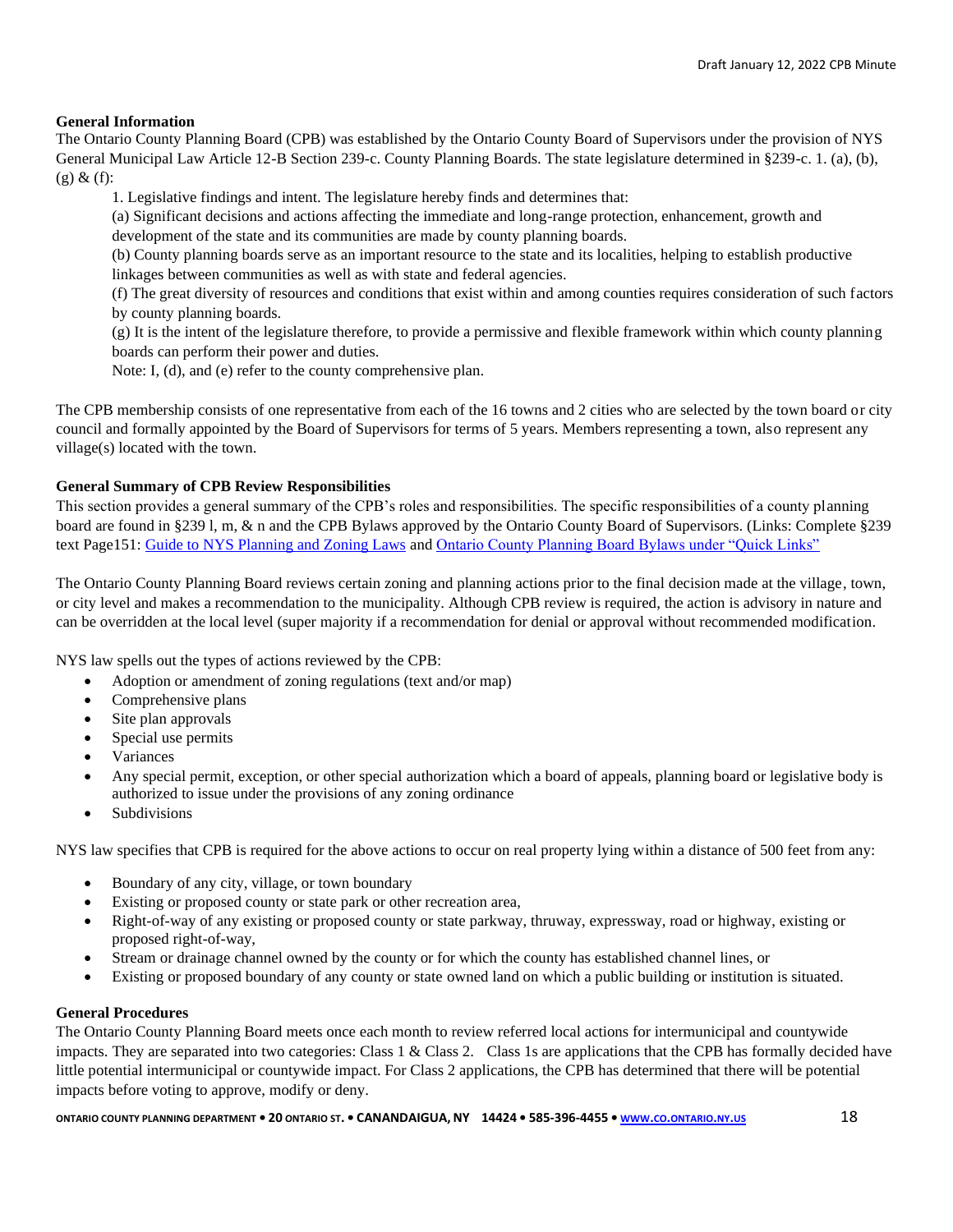#### **Legal Obligations for Referring Agencies**

**Class 1:** If an application has been returned to the referring agency as a Class 1, then the only requirement is that they consider any Board comments forwarded to them by the CPB. Referring agencies are asked to read any Board Comments into the minutes of a meeting or hearing held for the subject application.

**Class 2:** If the CPB has voted to deny or modify a referred application, then the local board needs a majority plus one vote of their full board to act contrary to that decision. CPB approvals without modification require no extraordinary local action. However, in all cases, the referring agency is still required to consider CPB comments as they would for Class 1 applications. **Incomplete Applications** 

Referrals need to meet the definition of "full statement of such proposed action" in NYS General Municipal Law. The CPB's determination regarding the completeness of a particular application is supported by factual findings and is made, whenever practical, after consulting with the submitting official or the chairs of referring agencies. The CPB will not make a recommendation on an application that they have determined to be incomplete. NYS General Municipal Law, Article 12-b Section 239-m I

#### **Reporting back to the CPB**

Report of final action – Within thirty days after final action, the referring body shall file a report of the final action it has taken with the county planning agency or regional planning council. A referring body which acts contrary to a recommendation of modification or denial of a proposed action shall set forth the reasons for the contrary action in such report."

NYS General Municipal Law, Article 12-b Section 239-m, Part 6.

#### **Administrative Reviews**

The Ontario County Planning Department prepares administrative reviews of referrals as authorized, in accordance with the CPB bylaws. The bylaws include criteria that identify applications that are to be reviewed administratively and specify the applicable recommendations that are to be made to the municipality. AR 1 is an administrative review that is a Class 1 and AR 2 is a review that is a Class 2. An AR 2 requires a majority plus one for the local board to act contrary to the recommendation for disapproved just like Class-2 referrals reviewed by the full Board. The following table summarizes the policies under which administrative review is allowed and guidance regarding class designation and recommendation based on the CPB bylaws.

| Administrative Review (AR) Policies: - Ontario County Planning Board By-Laws Appendix D |                                                                                                                                                                                                                                               |
|-----------------------------------------------------------------------------------------|-----------------------------------------------------------------------------------------------------------------------------------------------------------------------------------------------------------------------------------------------|
| AR Policy 1                                                                             | Any submitted application clearly exempted from CPB review requirements by intermunicipal agreement                                                                                                                                           |
| AR Policy 2                                                                             | Applications that are withdrawn by the referring agency                                                                                                                                                                                       |
| AR Policy 3                                                                             | Permit renewals with no proposed changes                                                                                                                                                                                                      |
| AR Policy 4                                                                             | Use of existing facilities for a permitted use with no expansion of the building or paved area (Applications that include<br>specially permitted uses or the addition of drive through service will require full Board review)                |
| AR Policy 5<br>A. Class 2<br>Denial                                                     | Applications involving one single-family residential site infringing on County owned property, easement or<br>right-of-way.                                                                                                                   |
| AR Policy 5<br><b>B.</b> Class 2<br>Denial                                              | Applications involving one single-family residential site adjoining a lake that requires an area variance                                                                                                                                     |
| AR Policy 5<br>C.                                                                       | All other applications involving a site plan for one single-family residence.                                                                                                                                                                 |
| AR Policy 6                                                                             | Single-family residential subdivisions under five lots.                                                                                                                                                                                       |
| AR Policy 7<br>A. Class 2<br>Denial                                                     | Variances for signs along major designated travel corridors.                                                                                                                                                                                  |
| AR Policy 7<br>B.                                                                       | Applications involving conforming signs along major travel corridors.                                                                                                                                                                         |
| AR Policy 8                                                                             | Co-location of telecommunications equipment & accessory structures on existing towers and sites (Applications that<br>require a special use permit or for new towers or increasing the height of an existing tower require full Board review) |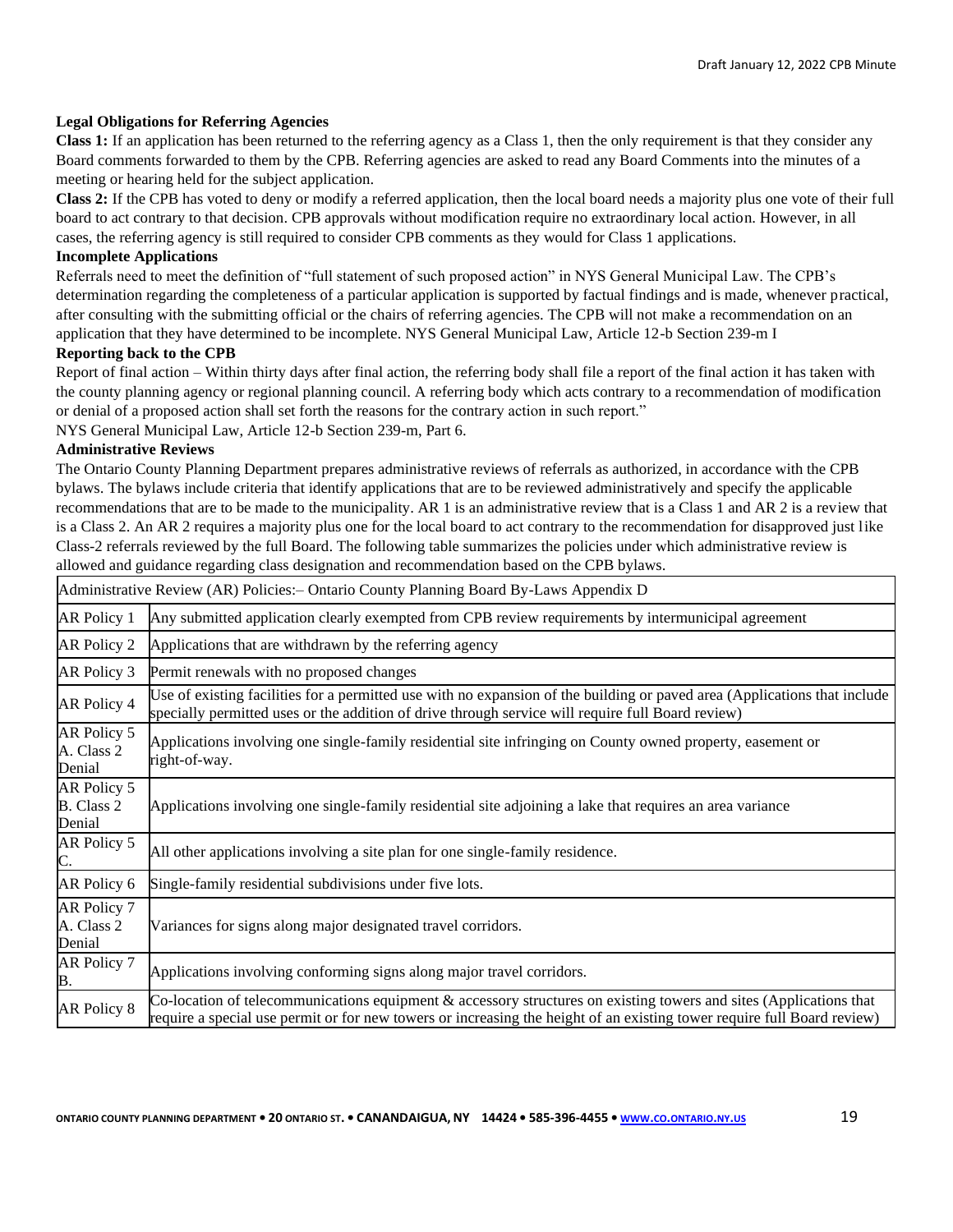• **Reviewed CPB 2021 Annual Report** *-*Board Motion to submit Annual Report to Board of Supervisors **Motion made by** Len Wildman**: Seconded by:** Mike Woodruff **Motion carried.**

# **Referrals**

- # referrals reviewed in 2021 was 284 similar to the 279 referrals reviewed in 2020.
- CPB elevated 4 referrals to Class 2 based on potential impact on County & State roads or viability of prime farmland.
- 6 referral recommended for approval with modification such as reducing impact to vehicles, pedestrians, and bicyclists on County & State roads & protecting character of primary tourism corridors.
- All 6 Board recommendations for disapproval were use variances.
- 14 of 17 class 2 Administrative Reviews recommended for disapproval where for lot coverage, side, and/or lakeside setback variance; 3 were for variance for size or # of signs.
- Only 3 Technical Reviews in 2021, down from 18 in 2020.

# **Trends**

- Many communities opted to not allow cannabis businesses; those that allow applied diverse regulations.
- Lakefront and non-lakefront communities adopting/amending Short Term Rental regulations.
- Communities that have reviewed solar developments amending their regulations.

# **Ad Hoc Committee Report/Requests to Board of Supervisors**

Ad Hoc Committee report endorsed by full Board and sent to Board of Supervisors recommended:

- Improving communication between CPB & Board of Supervisors
- Requested Board of Supervisors to
	- complete a County Comprehensive Plan
	- establish a fund for purchase of development rights/conservation easements to maintain the rural character of Ontario County
	- plan for diverse housing stock to support aging population

# **Resources, Training & Membership**

- Update resources section of By-Law to reference updated Economic Development Strategic Plan, Census of Agriculture info, and OCSWCD Strategic Plan
- OCPD organized 2 community virtual trainings on Natural Heritage Feasibility Study and Farmland Protection & Agricultural Viability
- Board welcomed 8 new members in 2021
- **Reviewed CPB By-Laws -** member responsibilities and areas of review

# • **Upcoming Training**

**Monday January 24 ,2022 from 1-2:30 pm** EPA webinar on state level initiates to increase renewable energy projects on brownfields, landfills, mines, and other contaminated lands

**Thursday February 10th from 6:00pm-7:00 PM Large Scale Agrivoltaics; Solar Grazing on Utility Scale Solar Facilities in Western NY- Part 1: Sheep Grazing.** This webinar is Part 1 of 2 sessions reviewing the findings of the recently published [Mount Morris Agrivoltaic Study.](https://linkprotect.cudasvc.com/url?a=https%3a%2f%2fusesusa.org%2fwp-content%2fuploads%2f2021%2f11%2fMountMorris-AgrivoltaicReport2021-WEB.pdf&c=E,1,rrv_x4p8IZytONfCJRNtLF_2wiYfAFRpo1SGx0Ds3w-14Am5hx7y-kVRuPxkXleYX56L6BDM-Gumr75C2Sen6Uxiuwz4Ga9cSdbnXKbXQIrTBrDr&typo=1) [registration link.](https://us02web.zoom.us/webinar/register/WN_4WzkmTXZQyuCW35ZvQxg-w)

# **4 th Thursday 2022 Monthly Municipal Boot Camp Program presented by MRB Group and Hanockc Estabrook**

<https://www.hancocklaw.com/events/the-2022-municipal-bootcamp/>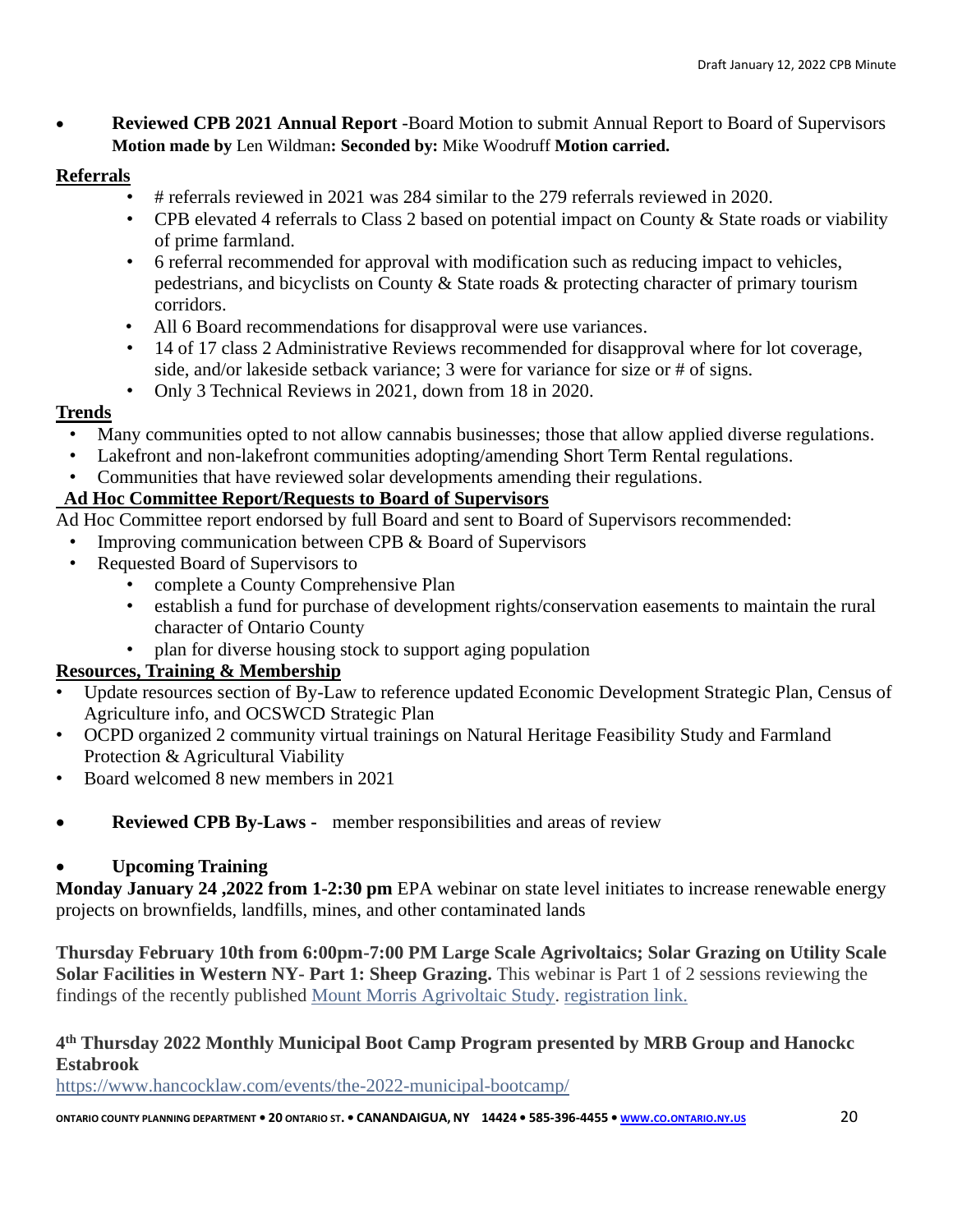January 27, 2022- 6:00 to 7:00 pm Getting it Together - the Basics of Running a Meeting February 24, 2022- 6:00 to 7:00 pm Planning for Success - the PB Role in community development March 24, 3030-6:00 to 7:00 pm How Appealing- the role of the ZBA in community development April 28, 2022 – 6:00-7:00 pm Here Comes the Sun – shaping solar and battery storage projects May 19, 2022 – 6:00 to 7:00 pm Keep the Grass Green and the Water Clean – SEQR review June 23, 2022 – 6:00-7:00 pm How it All Fits Together – long-range plans and near-term challenges July 28, 2022 – 6:00-7:00 pm Ask Us Anything – hot topics in planning, zoning, & community development September 22, 2022 – 6:00-7:00 pm What Not to Say & What Really Not to Do – avoiding sexual harassment October 27, 2022 – 6:00 to 7:00 pm A History Lesson – managing projects with historic significant December 22, 2022 - 6:00 to 7:00 pm Santa's Nice and Naughty List – the best and worst of 202

*New York Planning Federation trainings are free if your municipality is a member. Call or e-mail with membership number or to pay and participate as a non-member. 518-512-5270 or email [nypf@nypf.org](mailto:nypf@nypf.org)*

# **NYPF Recorded Webinars**

# *THE ESSENTIALS OF PLANNING AND ZONING*

Introduction to Planning, Zoning and Land Use Everything You've Ever Wanted to Know About Preparing a Comprehensive Plan Understanding and Applying SEQRA (NY State Environmental Quality Review Act) The What, Why, and How of Site Plan Review Common Mistakes and Mishaps in Site Plan Review *MEETING PROCESS AND COMMUNITCATION* Enhancing Transparency Effectiveness in Planning Proceedings Innovations and Best Practices for Planning/Zoning Boards Engaging Diverse Communities and Dealing with Difficult People Working with Elected Officials and Understanding Everyone's Role in Planning The Open Meetings Law for Zoning and Planning Boards, Part 2 Working with Developers to Foster Investment in the Community Communication, the Media and Social Media Open Government and Planning and Zoning Decision Making

*The NY Conference of Mayors also offers virtual and recorded webinars for member villages and cities <https://www.nycom.org/training/webinars>*

# **NYSCOM Annual Convention Sagamore Hotel May 4-6, 2022**

**NYSCOM Fall Village and City Officials Training School September 12-16, 2022 Saratoga Hilton,** 

# **Saratoga Springs**

# **NYSCOM Recorded webinars**

*ACCESSING FEDERAL FUNDING FROM FEMA (recorded 7-29-20) | Speakers: Robert T. Kennedy, Mayor of the Village of Freeport and NYCOM President; J. Andrew Martin, CFM, Public Assistance Section Chief, NYS Division of Homeland Security and Emergency Services; Janet Plarr, Village Administrator, Village of Blasdell; and Donna Lyudmer, Village of*